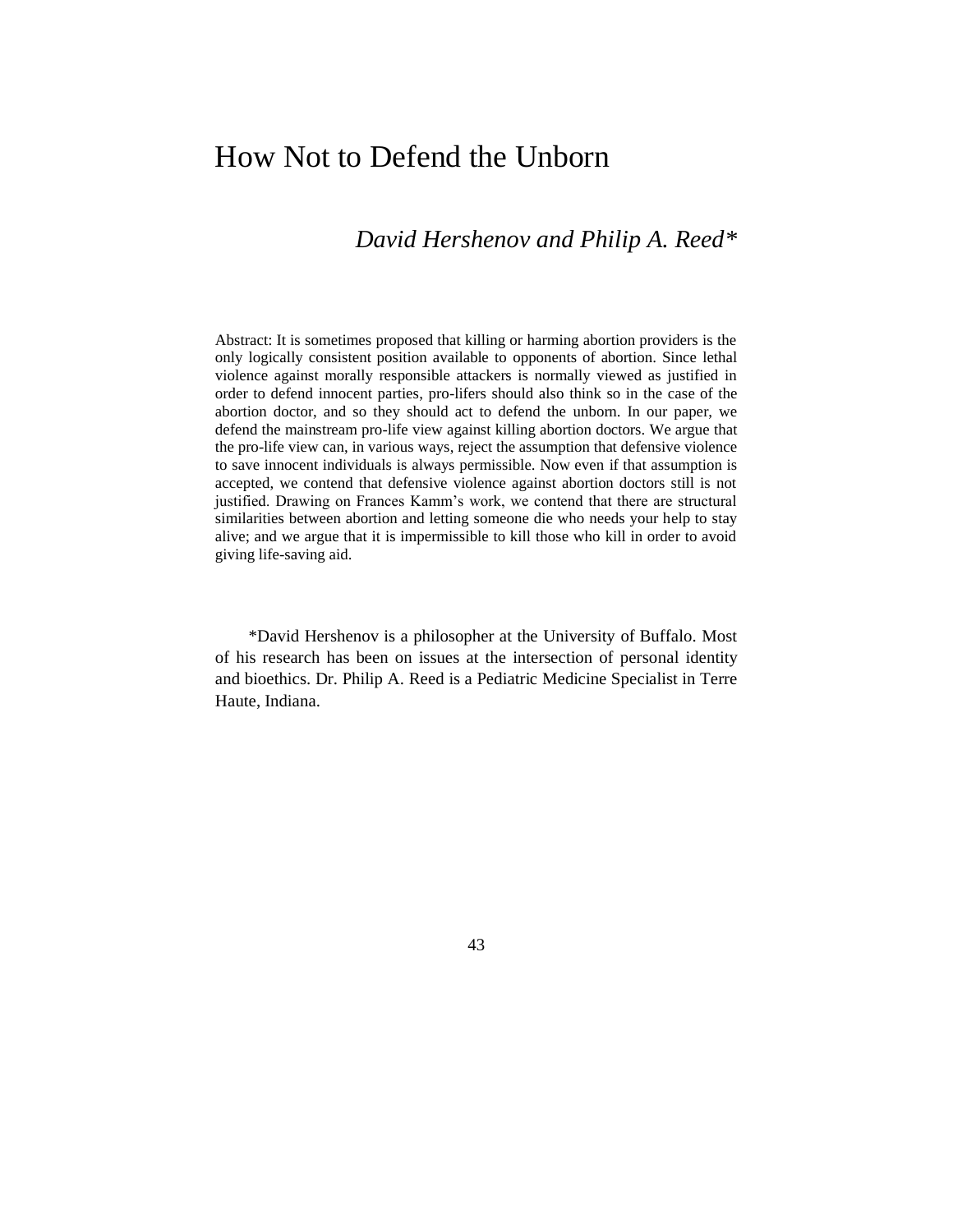## *1. Introduction*

HE PRO-LIFE MOVEMENT in the last 50 years has, on very rare occasions, regretfully had to deal with members of its own undertaking violence against abortion providers. The leaders of the THE PRO-LIFE MOVEMENT in the last 50 years has, on very rare occasions, regretfully had to deal with members of its own undertaking violence against abortion providers. The leaders of the movement and the vast majority of violence,  $\frac{1}{1}$  but the violence does not disappear. Some philosophers argue that the minority viewpoint does not disappear for good reason.<sup>2</sup> Indeed, these philosophers contend that killing or harming abortion providers is the only logically consistent position available to opponents of abortion. After all, on the pro-life view, an abortion doctor is a morally responsible attacker who plans to kill two or more innocent individuals. Since lethal violence against such attackers is normally viewed as justified in order to defend innocent parties, pro-lifers should also think so in the case of the abortion doctor.

In our paper, we defend the mainstream pro-life view against killing abortion doctors. Our general strategy is to focus on the claim that if a morally responsible attacker plans to kill two or more innocent individuals, then defensive violence against him is permissible. Our first section considers the possibility that the pro-life view can, in various ways, reject this assumption. The remaining sections try to challenge the idea that this assumption, even if it were accepted, appropriately justifies killing abortion doctors.

<sup>&</sup>lt;sup>1</sup> H.M. Alvare, H. Arkes, F. Canavan, and J. Garton, "Killing Abortionists: A Symposium," *First Things* 48 (1994): 24–31.

<sup>2</sup> J. McMahan, "Infanticide," Utilitas: A Journal of Utilitarian Studies 19/2 (2007): 131-59; D. Stretton, "Critical Notice – Defending Life: A Moral and Legal Case against Abortion Choice by Francis J. Beckwith," *Journal of Medical Ethics* 34/11 (2008): 793-97; J. Brennan, "Abortion and Killing in Defense of Others" (2015), Bleeding Heart Libertarians [online], available: http://bleedingheartlibertarians.com/2015/11/abortion-and-killing-in-defense-ofothers/ (accessed March 29, 2021); S. Kershnar, *Does the Pro-Life Worldview Make Sense? Abortion, Hell, and Violence against Abortion Doctors* (London: Routledge, 2019).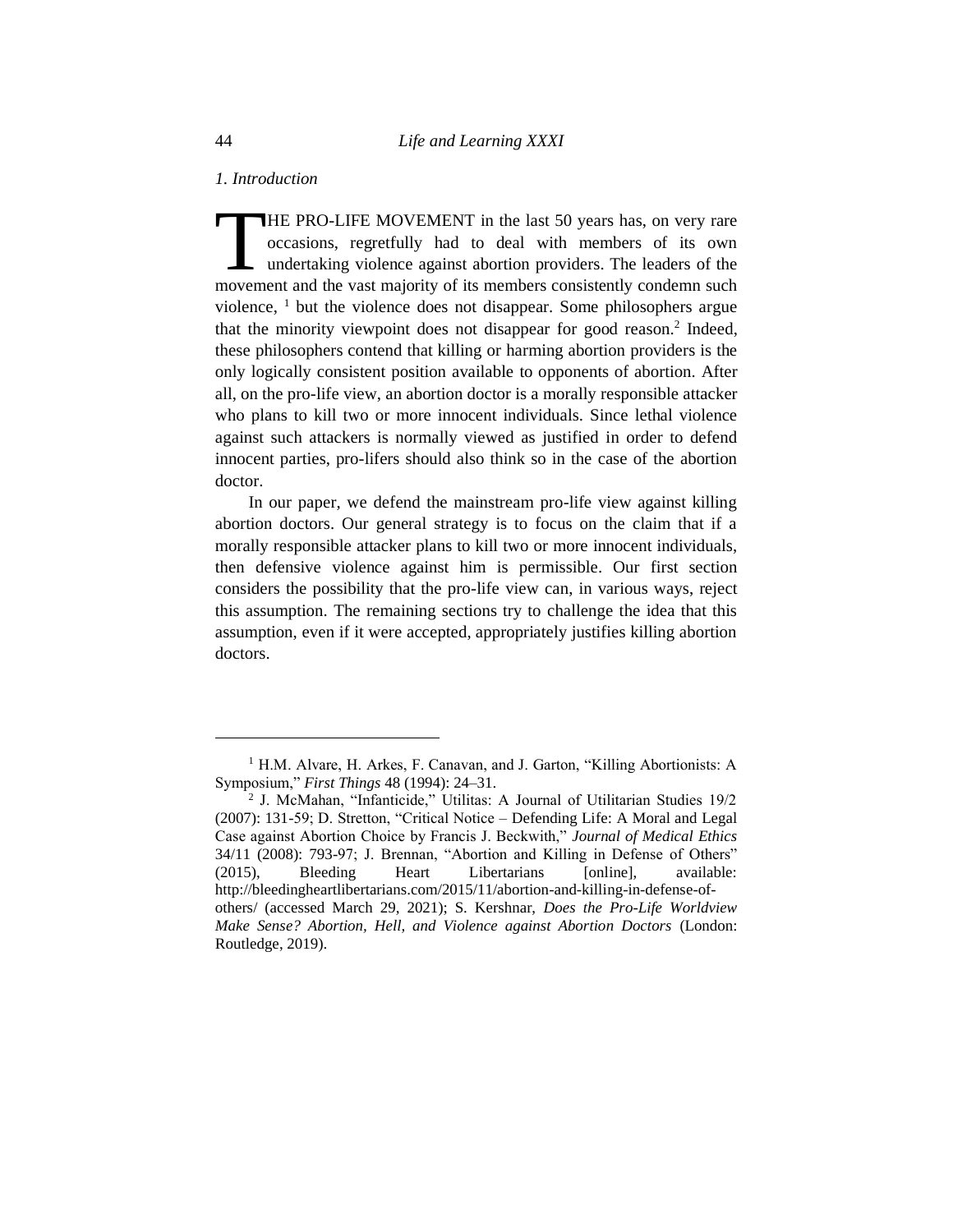#### *2. Pacifism and Theoretical Consistency*

Critics of the pro-life position believe that consistency requires that pro-lifers be committed to assassinating abortion doctors. This is false for at least two reasons. First, because of the possibility of pro-life pacifism. A number of pro-lifers maintain that it is wrong to use violence at all, whether in abortion, the death penalty, or war.<sup>3</sup> This is sometimes called the "Consistent Life Ethic" or an ethic of "non-resistance": the view that intentional killing of either the innocent or guilty is always wrong.

Many philosophers believe that pacifism is implausible because it would rule out defensive war, for example, or lethal protection of children who are being slaughtered. Now this hardly amounts to an argument against the plausibility of pacifism. Pacifists are aware that their positions rule out defensive war and other expressions of defensive violence and defend arguments in favor of the plausibility of such theses.<sup>4</sup> Whether these positions are in fact plausible obviously cannot be settled in this paper, but the very possibility of pacifism shows that consistency is easily attainable for the pro-lifer: she need only oppose all kinds of violence (as many prolifers appear to do). We should add here that it is important to remember that critics of the pro-life view often address their argument about consistency to all pro-lifers and not merely pro-life philosophers. There may be a number of philosophical grounds on which pacifism is implausible, but such grounds might be ignored by or irrelevant for the average pro-life person. Whatever theoretical weaknesses pacifism might

<sup>&</sup>lt;sup>3</sup> J. Bernardin, The Seamless Garment: Writings on the Consistent Ethic of Life, edited by T.A. Nairn (Maryknoll, NY: Orbis, 2008); R.M. McNair and S.J. Zunes, Consistently Opposing Killing: From Abortion to Assisted Suicide, the Death Penalty, and War (Westport, CT: Praeger, 2008).

<sup>4</sup> C.C. Ryan, "Self-Defense, Pacifism, and the Possibility of Killing," *Ethics: An International Journal of Social, Political, and Legal Philosophy* 93/3 (1983): 508-24; S. Hauerwas, "Pacifism: Some Philosophical Considerations," Faith and Philosophy: *Journal of the Society of Christian Philosophers* 2/2 (1985): 99-104; D.C. Cochran, "War-Pacifism," *Social Theory and Practice: An International and Interdisciplinary Journal of Social Philosophy* 22/2 (1996): 161-80; S. Reader, "Making Pacifism Plausible," *Journal of Applied Philosophy* 17/2 (2000):169-80; M.A. Fox, *Understanding Peace: A Comprehensive Introduction* (New York: Routledge, 2014).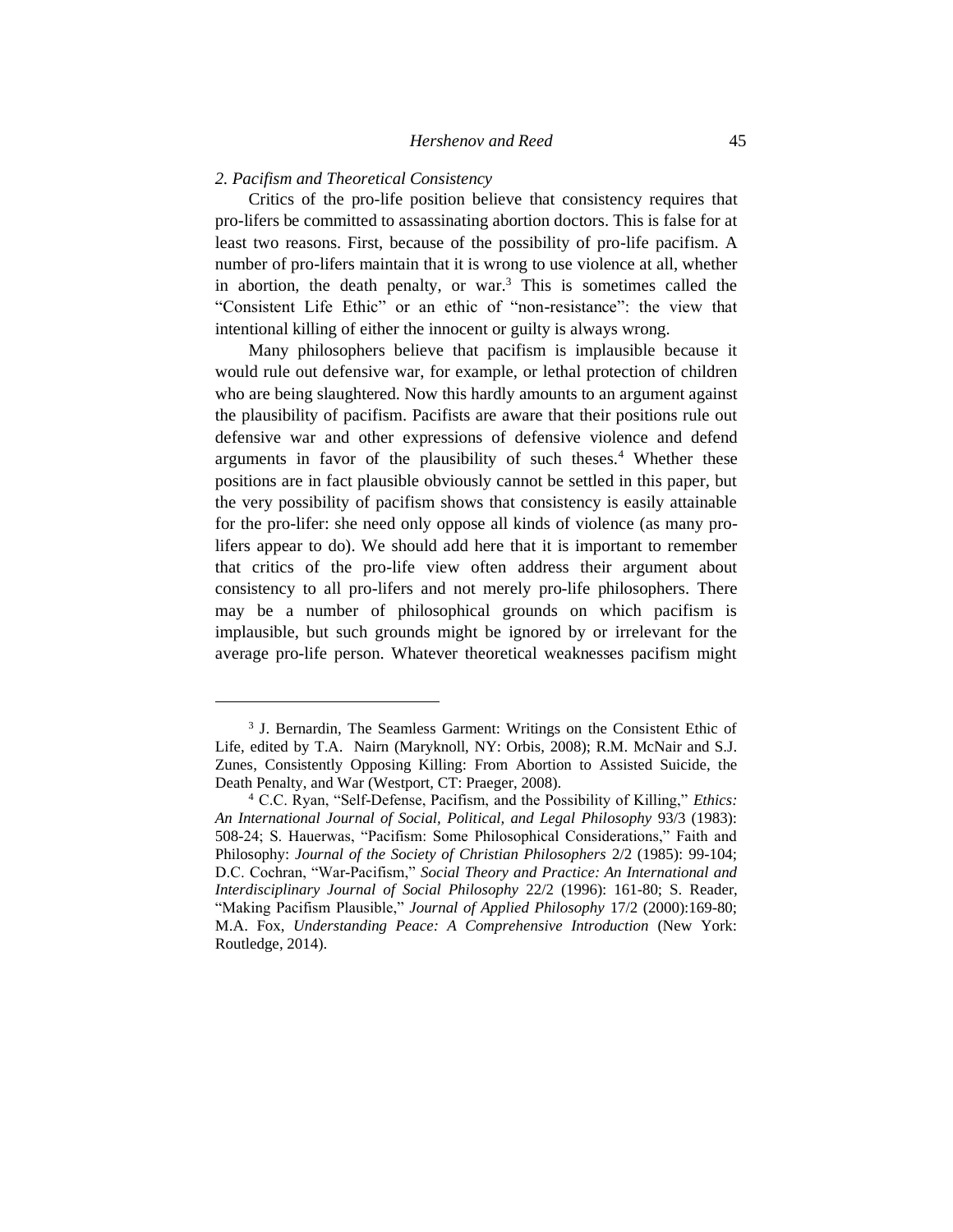have, pro-lifers who adopt the doctrine are clearly not committed to killing abortion doctors.

This leads to the second direct way in which one can consistently oppose pro-life violence: suspend belief about a theory of lethal violence. The pro-lifer, whether pacifist or not, need not have formally inconsistent beliefs because it may be that he merely lacks a theoretical account of when lethal violence to defend himself or innocent individuals is justified. It is difficult to articulate an adequate theory of defensive violence (or associated principles of defensive violence) that explains everything we want it to. Jeff McMahan,<sup>5</sup> for example, argues that a plausible theory of self-defense likely lacks a single, unified foundation and that instances are justified differently in different cases. Larry Alexander argues,<sup>6</sup> moreover, that providing an adequate theory of self-defense is enormously complicated and should include such factors as relative numbers of deaths, relative moral fault, fair allocation of risks and incentives, nonappropriation of others, relative ages of the parties, incentive effects on productive and protective conduct, the benefits of easy-to-follow rules, and the relevance of risk, among other. Despite the fact that many people believe that self-defense is justified, there is some question as to whether our intuitions on the matter are confused or incoherent, given the difficulties and controversies involved in articulating an adequate theory of defensive violence. Or at least, given these difficulties, it would hardly be surprising if it turned out that most people do not have such a theory (or associated principles). If they do not, they are not inconsistent in refusing to kill abortion doctors. We might call this position "theoretical openness" as it allows one to adopt the following three beliefs: abortion is wrong, lethal violence against Nazis is permissible, and abortion doctors should not be assassinated, without providing the general theory that determines the morality of every instance of lethal force. While such a position might be philosophically unsatisfying, it is not inconsistent.

<sup>&</sup>lt;sup>5</sup> Jeffrey McMahan, "Self-Defense and the Problem of the Innocent Attacker," *Ethics: An International Journal of Social, Political, and Legal Philosophy* 104/2 (1994): 252-90.

<sup>6</sup> L. Alexander, "Self-Defense, Justification, and Excuse," *Philosophy and Public Affair*s 22/1 (1993): 53-66.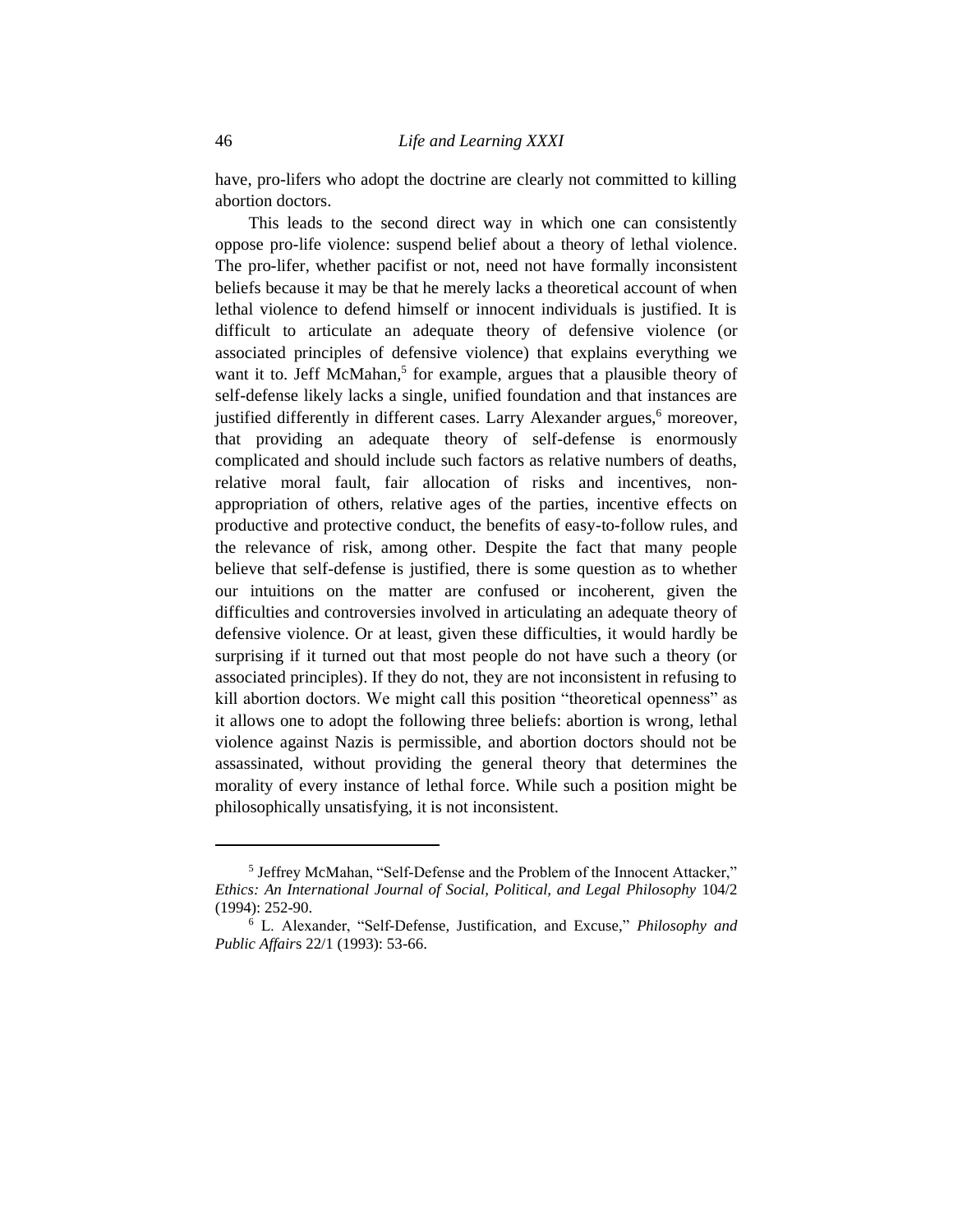That lethal violence against an attacker is often justified is normally taken as a bedrock or commonsense belief. This might lead the critic of the pro-life view to doubt whether pro-lifers really believe that a fetus should not be killed in an abortion. As Jeff McMahan argues, the fact that most opponents of abortions do not engage in the killing of abortionists "suggests that they do not really believe that abortion is murder."<sup>7</sup> We think that this is an unlikely contention that pays more homage to the philosophical god of consistency than to first-person reports about what beliefs people actually have. In our view, people are much more likely to have inconsistent beliefs than not to believe what they claim. We are not unaware that experimental psychology sometimes tells us that people do not believe what they claim to believe, but there must be some evidence presented to refute first-person reports of beliefs and an appeal to inconsistency is not sufficient evidence. Only a philosopher would imagine that the person on the street always has a set of consistent beliefs of which he happens to be ignorant.

Let us suppose that it is true that individuals do generally (aim to) ensure consistency of their beliefs in a self-conscious way. Consider the following four claims:

(1) Abortion is the wrongful killing of an innocent person.

(2) An abortion doctor is a morally responsible attacker who plans to commit abortion.

(3) If a morally responsible attacker plans to kill two or more innocent individuals, then defensive violence against him is permissible.

(4) One ought not to use defensive violence against abortion doctors.

These four claims are formally inconsistent. McMahan thinks that this inconsistency shows that in fact pro-lifers do not really believe (1) that abortion is murder. We think, as we argued above, it is much more likely that pro-lifers do not really believe (3). It is perhaps true that most nonpacifists are likely to assent, if asked, to (3), which would commit them to the beginning of a theory of defensive violence. This assent is likely to be

<sup>7</sup> R. Dworkin, Life's Dominion: An Argument about Abortion, Euthanasia, and Individual Freedom (New York: Alfred A. Knopf, 1994), 13; McMahan (2007), 137.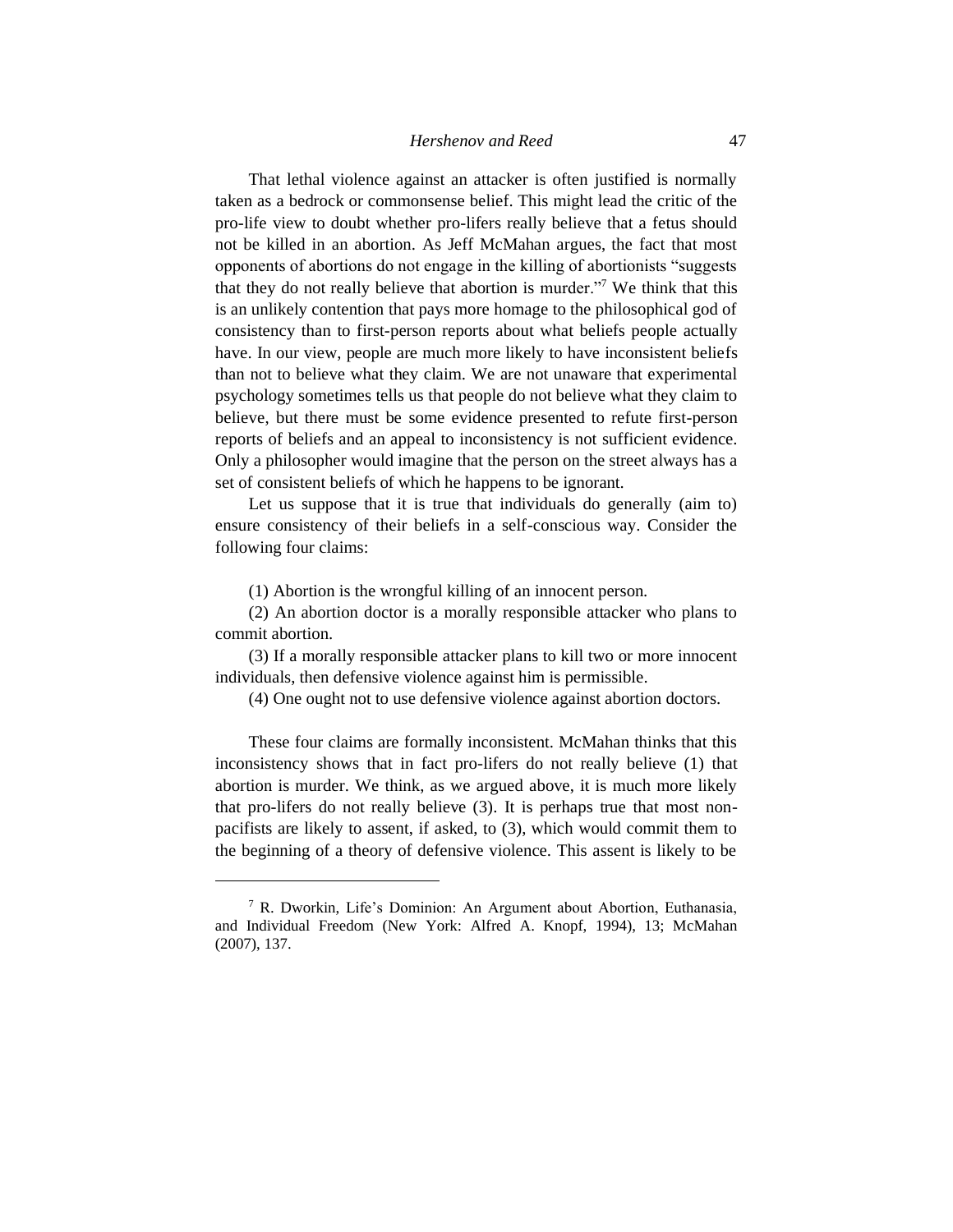even more forthcoming if examples are provided of Nazis killing Jews or gun-wielding zealots invading elementary schools. However, we think that such assent should be viewed skeptically, since most pro-lifers who do assent to this assumption have not given it the same amount of careful consideration as they have their opposition to abortion. Moreover, it is likely that pro-lifers have never acted on a principle of defensive violence compared to the pro-life belief (perhaps they are likely, e.g., to have voted pro-life). Once it is pointed out that (3) entails that pro-lifers must give up (4), they would likely be quick to withdraw assent from (3). It would be mistaken to suppose that an abstract principle about defensive violence is more doxastically stable than what a pro-lifer would call to mind when he considers the issue of abortion itself.

In fact, the doxastic weakness of any theory or principle of defensive violence is evident when we consider other moral issues besides abortion. Even non-pacifists who oppose an unjust war waged by their own country are unlikely to use defensive violence against their country's political or military leaders.<sup>8</sup> Even non-pacifist opponents of the death penalty do not typically use defensive violence against executioners. Animal rights activists do not typically use defensive violence against factory farm workers. In general, despite the apparent plausibility of using defensive violence against a morally responsible attacker, many people either do not practice such a principle or, what is more likely, do not actually believe it. This is probably in part because an adequate theory of defensive violence is more complicated than the assumption that we are justified in using lethal violence to defend innocent parties would seem to suggest. The next section considers some of these complications.

#### *3. Defensive Violence*

If the pro-life position is true, then some would contend that it is permissible or obligatory for pro-lifers to try to defend the unborn by killing or harming abortion doctors. To make this argument, they would assume, as we have seen, that it is permissible to use defensive violence against

<sup>8</sup> C. Kaczor, *The Ethics of Abortion* (New York: Routledge. 2011), 203.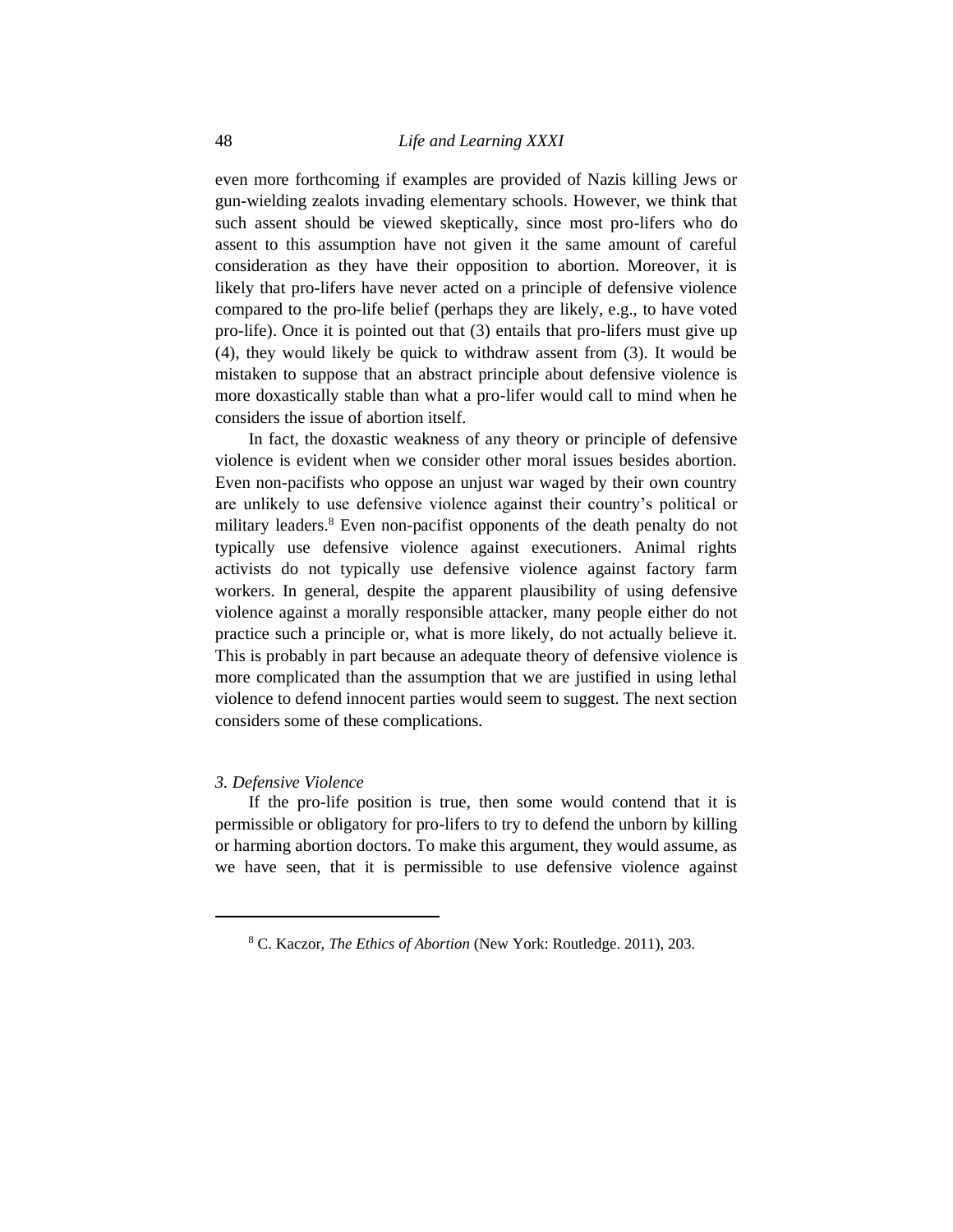morally responsible attackers. However, theories of defensive violence almost always argue for constraints on such violence.

First, according to many theories of defensive violence, private citizens may be permitted to use lethal violence against a morally responsible attacker, but they must not intend to kill.<sup>9</sup> In the event that the attacker is killed in the process, this is sometimes viewed as an application of the doctrine of double effect: the actions taken might allow an agent to foresee the death of the attacker but not intend his death. According to such theories, lethal force can be justified, provided one does not intend to kill as an end or as a means (among other restrictions). In short, the use of lethal force is not the same thing as intent to kill.

Perhaps the critic of the pro-life view can get around this point by arguing that any acts of lethal violence can be redescribed to make the attacker's death a side effect. On this redescription view, an agent can shoot an attacker in the head, for example, or bomb an attacker's car but not be intending to kill the attacker; instead, the agent is merely "disabling" the attack. We think it is unlikely that this redescription strategy is plausible. One cannot intend to blow up an individual and claim that that individual's death is a side effect of one's action. As Elizabeth Anscombe writes, "circumstances, and the immediate facts about the means you are choosing to your ends, dictate what descriptions of your intention you must admit."<sup>10</sup> In any case, it is extremely implausible that one can carry out premeditated violence against an abortion doctor and claim that one does not intend the abortion doctor's death or grave harm.

<sup>&</sup>lt;sup>9</sup> These theories are typically traced back to St. Thomas Aquinas; see especially *Summa theologiae*, II-II, q. 64, a. 7. For further discussion, see also, for example, G.E.M. Anscombe, *Ethics, Religion, and Politics* (Minneapolis: Univ. of Minnesota Press, 1981); S.J. Jensen, "The Trouble with Secunda Secundae 64, 7: Self-Defense," *Modern Schoolman: A Quarterly Journal of Philosophy* 83/2 (2006): 143-62; G.M. Reichberg, "Aquinas on Defensive Killing: A Case of Double Effect?" in *The Thomist: A Speculative Quarterly Review* 69/3 (2005): 341- 70; and W. Kaufman, *Justified Killing: The Paradox of Self-Defense* (Lanham, MD: Lexington Press, 2009).

<sup>10</sup> G.E.M. Anscombe, "Action, Intention, and 'Double Effect'" in *Human Life, Action, and Ethics: Essays*, ed. G.E.M. Anscombe, L. Gormally, and M. Geach (Charlottesville, VA: Imprint Academic, 2005), 207-26 at p. 22.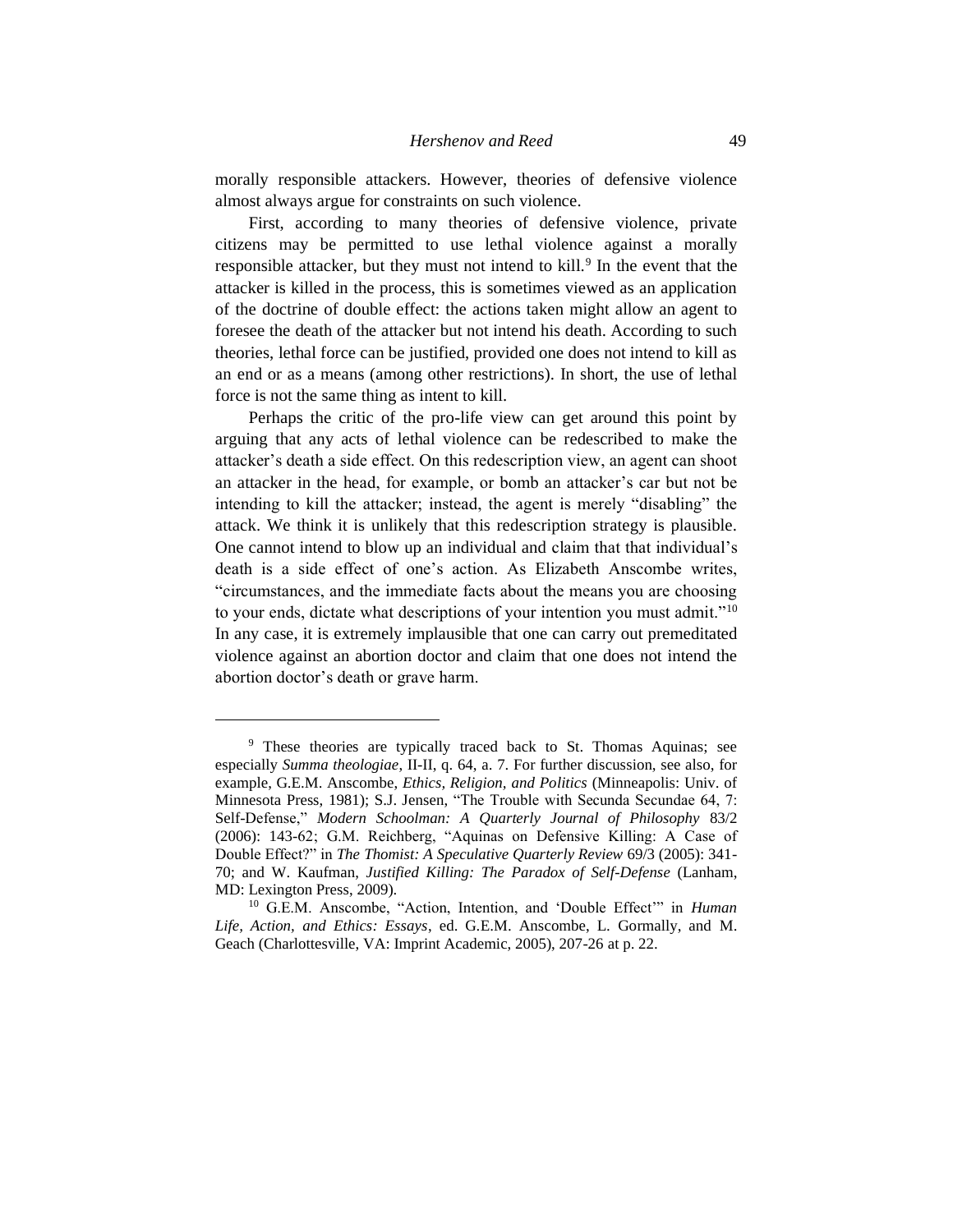# 50 *Life and Learning XXXI*

It should be added here that the same tradition that prohibits intent to kill in the act of self-defense typically makes an important distinction between acts of killing as carried out by a private citizen and that carried out by a state or an agent of the state (such as a police officer or soldier). While it is wrong for a private citizen to intend to kill in self-defense, it is not wrong for those acting with public authority to do so. The reasoning for this has to do with a complex political philosophy, but even short of providing one, it is easy to see for the plain person that individuals and the state are appropriately held to different standards about permissible actions.<sup>11</sup> We do not let private citizens arrest others, execute them, declare war, and so on.

It is not only Thomistic or double-effect theories of self-defense that would problematize a justified killing of an unjust aggressor. Justified defensive homicide is something of a modern invention; only relatively recently has it entered the western conscience that killing in the name of self-defense is obviously morally justified. One theorist observes that it is hard to know when we have exhausted options short of killing, putting the justification for defensive homicide on shaky ground.<sup>12</sup> Some contemporary legal theorists have argued that it is better not to see defensive violence as justified but rather excused.<sup>13</sup> On this view, defensive homicide escapes criminal (and, to some degree, moral) responsibility, but the act is still something deplorable or regrettable. Moreover, it is sometimes thought, according to the excuse view, that defensive violence to protect innocent

 $11$  For more discussion of this distinction, see Anscombe (1981) and Jensen (2006). This point is overlooked even by some who roughly aim to adopt a Thomistic position; see B. Prusak, "Aquinas, Double-Effect Reasoning, and the Pauline Principle," *American Catholic Philosophical Quarterly* 89/3 (2015): 505- 20 at p. 516.

 $^{12}$  Ryan (1983).

<sup>13</sup> W. Blackstone, *Commentaries on the Laws of England* (Philadelphia: J. B. Lippincott Co., 1893) Book I, Chapter 1, p. 130; C.J. Rosen, "The Excuse of Self-Defense: Correcting a Historical Accident on Behalf of Battered Women Who Kill," *American University Law Review* 36/1 (1986): 11-56; C. Finkelstein, "Self-Defense as a Rational Excuse," *University of Pittsburgh Law Review* 57/621 (1996): 213-62; Kaufman, 2009, 127–33.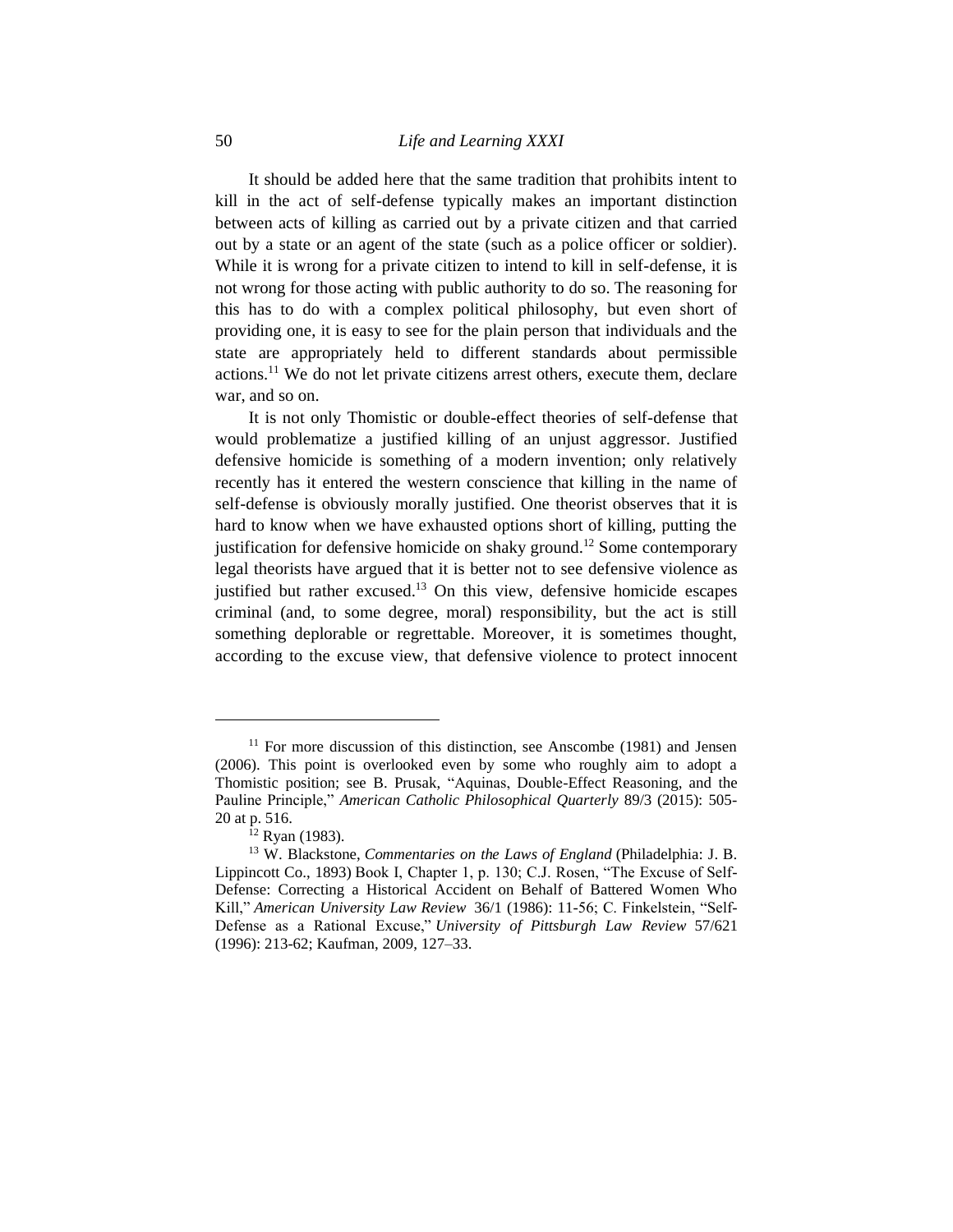third parties is prohibited.<sup>14</sup> Even outside of the idea of excusing defensive homicide, there is a strong awareness about the moral seriousness of taking human life, even when necessary to defend oneself or an innocent third party. There is a presumption against doing so. Even when it is thought to be justified, it must only be used under certain conditions, such as when the threat is imminent and the defensive force is absolutely necessary to repel the attack. The claim that pro-lifers should kill abortion providers blithely overlooks nearly all these factors.

Second, justification for the use of lethal violence to defend innocent individuals often depends on the claim that such violence will or is likely to effectively protect such individuals.<sup>15</sup> Certainly, this can be seriously doubted in the case of killing abortionists. Killing or gravely harming abortion doctors does not do anything to reduce the demand for abortion. This is different from other cases where lethal violence might be justified to defend innocent parties where the threat is effectively removed. Nevertheless, the innocent parties in the abortion case are still threatened by the mother's decision to seek an abortion.

One might think it is obvious that killing abortion doctors and harassing abortion clinics reduces the frequency of abortions. In many states, for example, there are few abortion providers and they are far apart. However, one recent social scientific study examined the effect of pro-life violence on access to abortion and found that demand for abortions tends to move to where the supply is. Researchers Mireille Jacobson and Heather Royer concluded that "the net effect of violence [against abortion providers] on abortions (and thereby births) is small and temporary" while "the displacement of abortions to nearby counties is quite considerable."<sup>16</sup>

<sup>&</sup>lt;sup>14</sup> G. Fletcher, *Rethinking Criminal Law* (Boston: Little, Brown, and Co., 1978), 859.

<sup>&</sup>lt;sup>15</sup> While success is not usually listed among the standard conditions for selfdefense (alongside imminence, necessity, and proportionality), Daniel Statman (2008) shows it is implied by them in his article "On the Success Condition for Legitimate Self-Defense," *Ethics* 118/4 (2008): 659-86. Success does explicitly appear among the conditions for a just war.

<sup>&</sup>lt;sup>16</sup> M. Jacobson and H. Royer, "Aftershocks: The Impact of Clinic Violence on Abortion Services," *American Economic Journal: Applied Economics* 3/1 (2011): 189-223 at p. 219.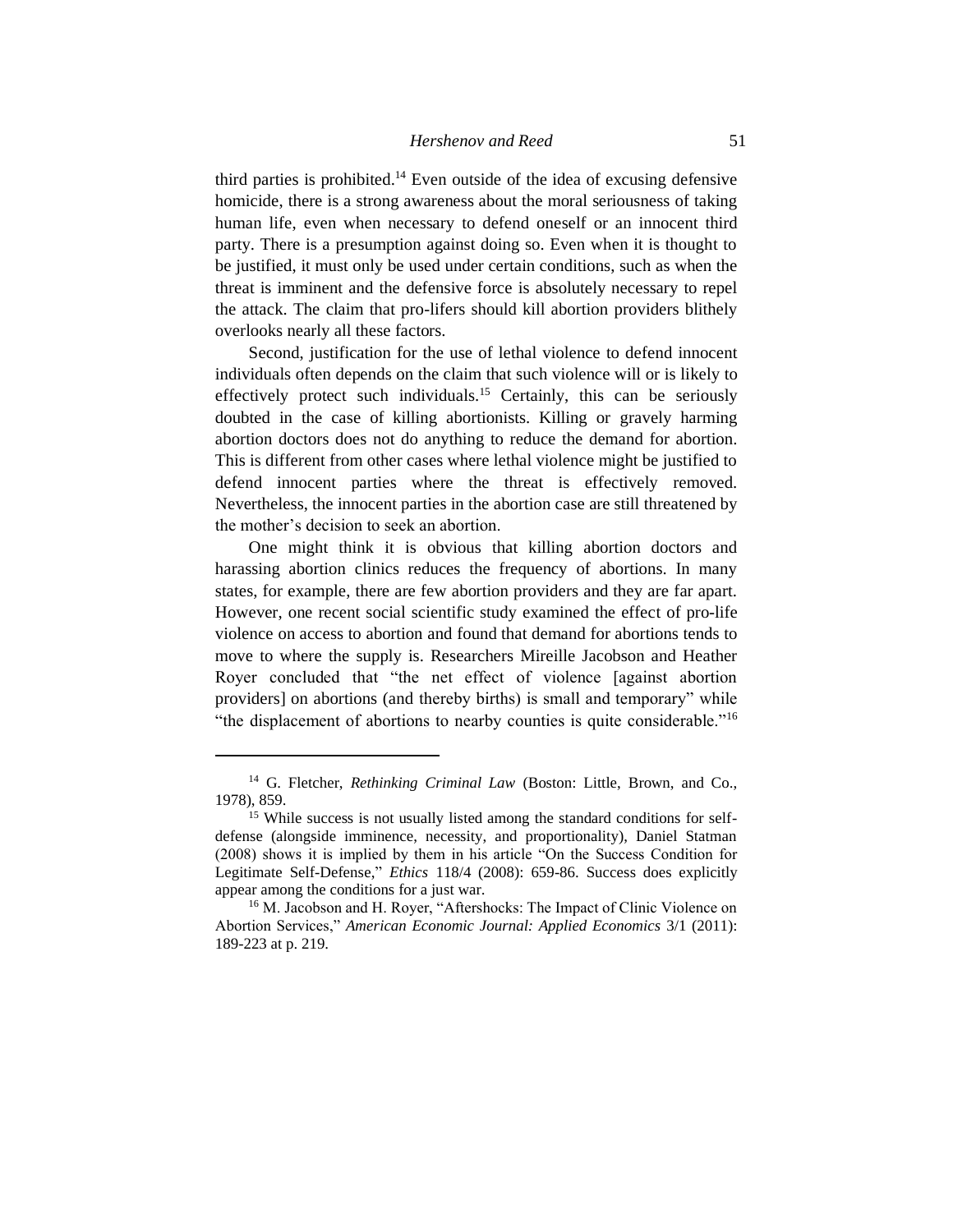If one can reduce only a small number of abortions by killing abortionists, then one must weigh the benefits of this strategy against nonviolent tactics that also reduce a small number of abortions. Moreover, if fewer abortionists are available to perform surgical abortions, the demand for abortion may be met by the use of non-surgical abortions.

It is natural to think that when something becomes more expensive and less convenient, there will be less of it. So, the more abortion doctors one kills, the fewer abortions will be performed. Interestingly, however, some studies show that making abortions illegal (which is, of course, another way to make something more expensive and less convenient) does not seem to reduce their frequency.<sup>17</sup> This suggests that the demand for abortion is great indeed, and reducing the number of abortions is not so easy without addressing this demand.

The relationship between the law and the number of abortions is obviously complicated, as is the relationship between killing abortionists and the number of abortions. In fact, we do not have very good evidence about either of these relationships, and we believe the empirical work so far should be viewed with some suspicion. We think it is likely that the longterm and even short-term effects of pro-life violence are not very well established. Nor do we want the question about pro-life violence to depend on an empirical matter that might conceivably commit pro-lifers to violence, so it is important not to put too much emphasis on our argument here.<sup>18</sup> Now we are suggesting that it is mistaken simply to assume that pro-

<sup>&</sup>lt;sup>17</sup> G. Sedgh, S. Henshaw, S. Singh, E. Åhman, and I.H. Shah.2007, "Induced Abortion: Estimated Rates and Trends Worldwide" *The Lancet* 370/9595 (2007): 1338-45; G. Sedgh, S. Singh, I.H. Shah, E. Åhman, S.K. Henshaw, and A. Bankole, "Induced Abortion: Incidence and Trends Worldwide from 1995 to 2008," *The Lancet* 379/9816 (2012): 625-32.

<sup>18</sup> We worry that most of the reasons given by the contributors to the *First Things* symposium against those in their ranks who violently attack abortionists are based on mere contingencies. Relying on such contingent considerations could ultimately embarrass pro-lifers, for it would seem to commit them to violence if these factors turn out not to be the case. This is true of those objections claiming that pro-life violence will: increase support for the pro-choice movement; redirect attention away from the killing of fetuses, failing to reduce the overall number of abortions; engender disrespect for the law; incite anarchy; initiate a cycle of violence; be premature since persuasive or legal remedies were not exhausted;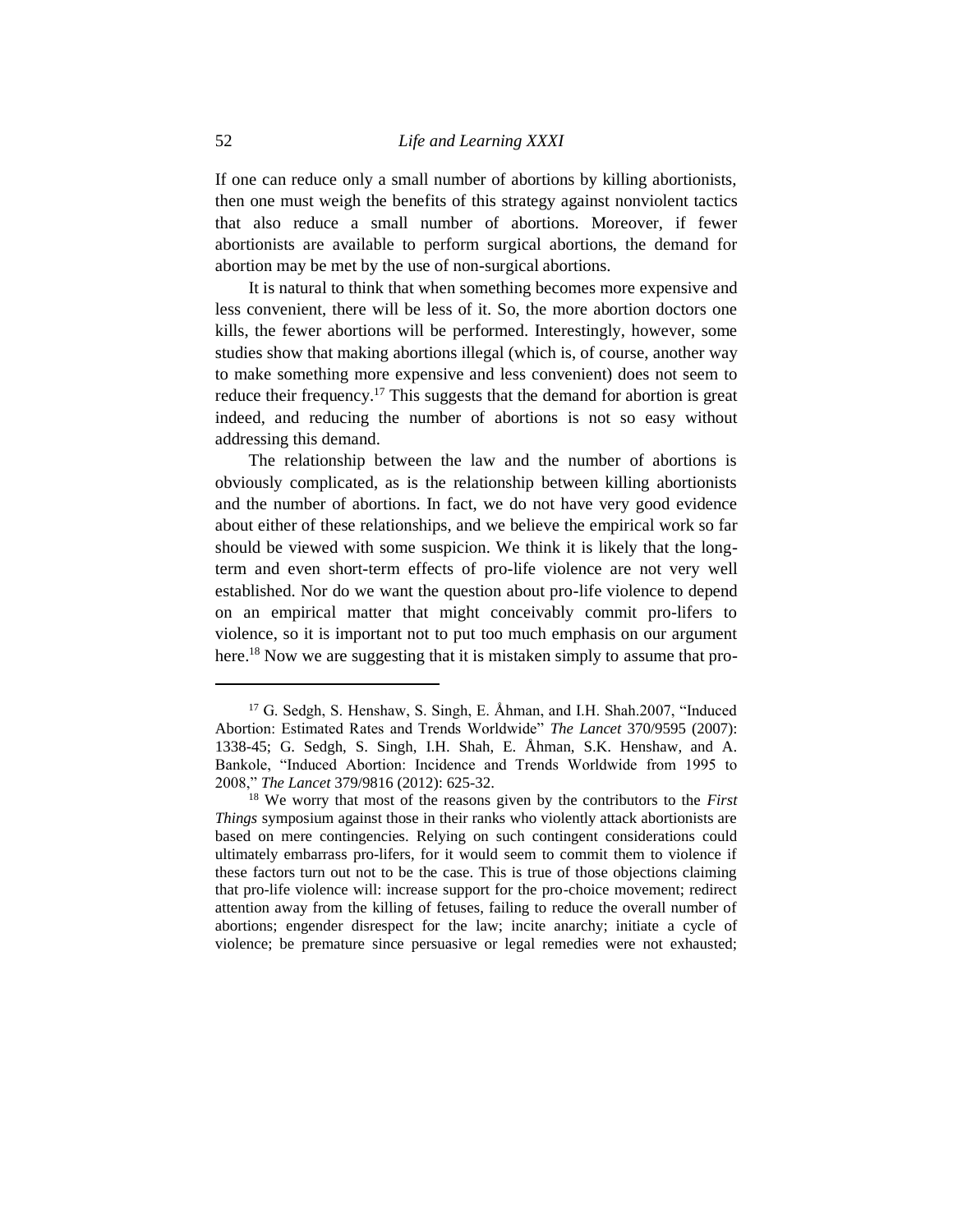life violence is likely to protect the innocent individuals it is intended to protect.

# *4. The Impermissibility of Killing Those Who Kill to Avoid Providing Life-Saving Aid*

It is typically held that a third party can lethally intervene to stop an unjustified aggressor who is threatening the life of an innocent. Surely, for example, we can kill a Nazi bringing poison gas to the concentration camp or a maniac intent on harming children in an elementary school. If pro-lifers believe that lethal violence can be used to protect infants or other innocents from unjust deadly aggression, then, the argument goes, they should find abortionists to be legitimate targets as well. Such an argument works as a reductio of the pro-life view that killing fetuses is as wrong as, say, killing infants.

How should pro-lifers respond? We believe that a plausible answer to why abortionists may not be killed even though they are unjustly killing innocents involves recognizing the structural similarities between abortion and letting someone die who needs your help to stay alive. This view renders abortion morally akin to letting someone die. Our claim draws heavily upon Frances Kamm's work.<sup>19</sup> She argues that there are certain features that are conceptual truths about letting die that are properties of some killings such as abortion, making such killings less wrong than those that do not share such features.<sup>20</sup> The definitional property of letting die that

involve a premeditated, intentional lethal attack outside the clinic rather than a defense of the fetus during an abortion procedure; lack the certainty that harm would have been inflicted by the abortionist if force had not been used, etc.

<sup>19</sup> F. Kamm, *Creation and Abortion: A Study in Moral and Legal Philosophy* (Oxford: Oxford Univ. Press, 1991), 30; *Morality, Mortality, Vol II: Rights, Duties, and Status* (Oxford: Oxford Univ. Press, 1996), 17-120. Although we draw heavily on Kamm's appropriation of the morality of killing in abortion to the morality of letting someone die, she does not consider our topic of the morality of killing abortion doctors.

<sup>&</sup>lt;sup>20</sup> That killing becomes less bad when it has properties that are conceptually tied to letting die indicates that letting die is not as bad as killing someone. We are assuming throughout this paper that killing and letting die are not morally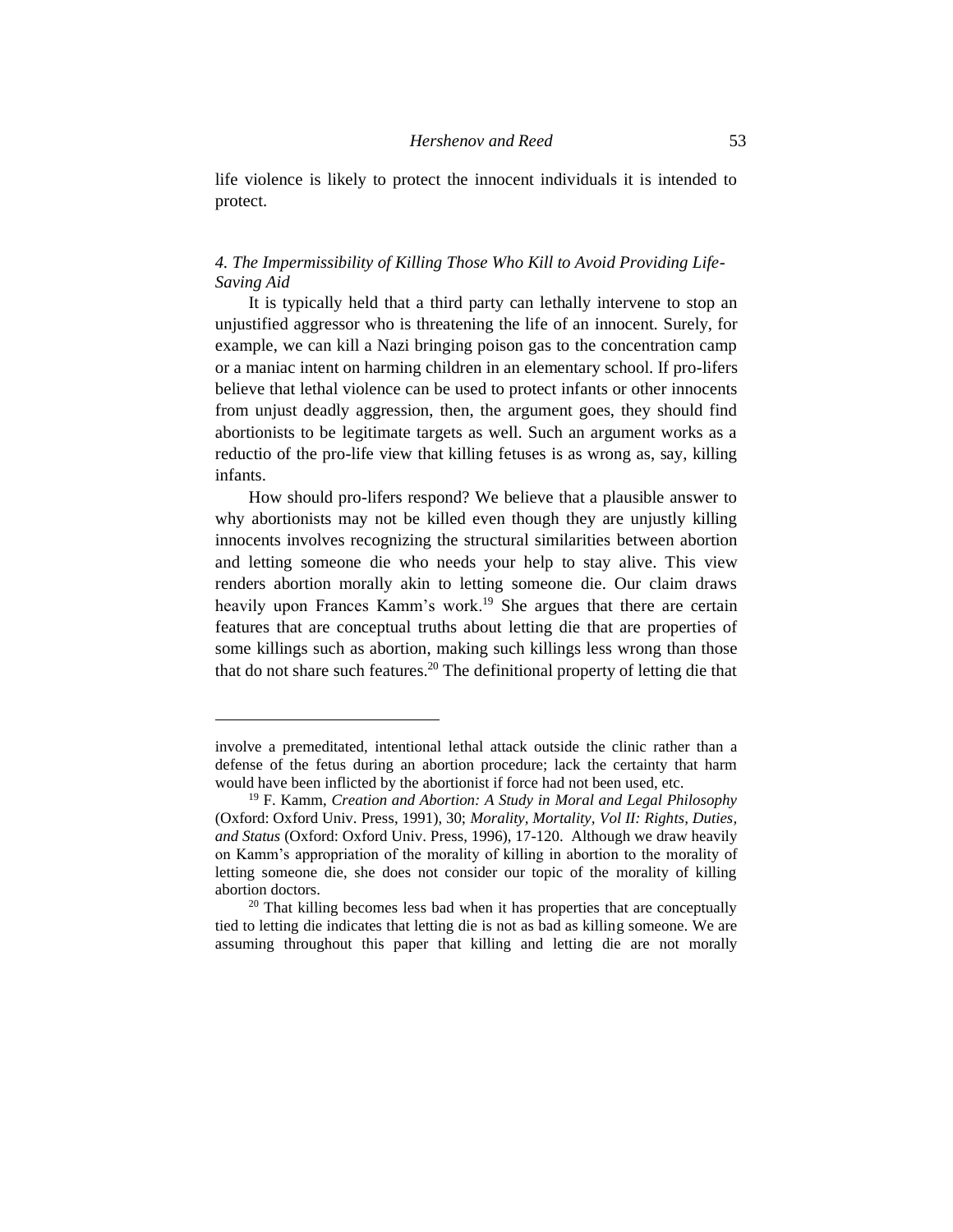it is crucial to this thesis that the victim loses out on a life that he only would have had via the agent who lets him die. In doing so, the non-saver exercises control over what is his (body, efforts, property). $21$ 

It is not essential to a killing that the victim loses out on a future that he could only have with the lethal agent's assistance. When an agent kills, his action is either "(i) the original cause of death, whether the victim is dependent or independent of him or (ii) the removal of a defense against death from someone independent of him."<sup>22</sup> When someone is allowed to die, the agent's action is "(i) not the original cause of death, but may be (ii) the removal of the defense the agent provides from one dependent upon him."<sup>23</sup> We follow Kamm in suggesting that the original-cause killings of those people dependent on the killers, unlike original-cause or removal-ofdefense killings of people independent relative to the killers, sometimes have practically the same moral weight as cases of letting someone die.

Let us look at some examples. David is a person innocent of any wrongdoing, and he is not an innocent threat to another. He possesses a right to life. David's right to life does not mean that others are obligated to die to save David, even if they are obligated to take on considerable but lesser burdens to save him. However, Stephanie's wrongfully seeking to avoid doing what she should do to save David doesn't justify the threat of lethal force against her to ensure that she fulfills her obligation. This is true even if the only way that Stephanie can extricate herself from the burdens of saving David involves David being killed. Stephanie's letting David die involves him losing out on future life that David could have only with the assistance of Stephanie. If Stephanie kills David to extricate herself from saving or sustaining David, then that killing is structurally analogous and (roughly) morally akin to letting someone die. David cannot kill Stephanie when Stephanie is doing something structurally and morally similar to letting someone die. So the claim that those wrongfully killing another can themselves be killed does not work in cases where the killers are extricating

equivalent. See Kamm (1996), 17-120 for a thorough and nuanced defense of this nonequivalence.

<sup>21</sup> Kamm (1996), p. 31.

<sup>22</sup> Kamm (1996), p. 31.

<sup>23</sup> Kamm (1996), p. 31.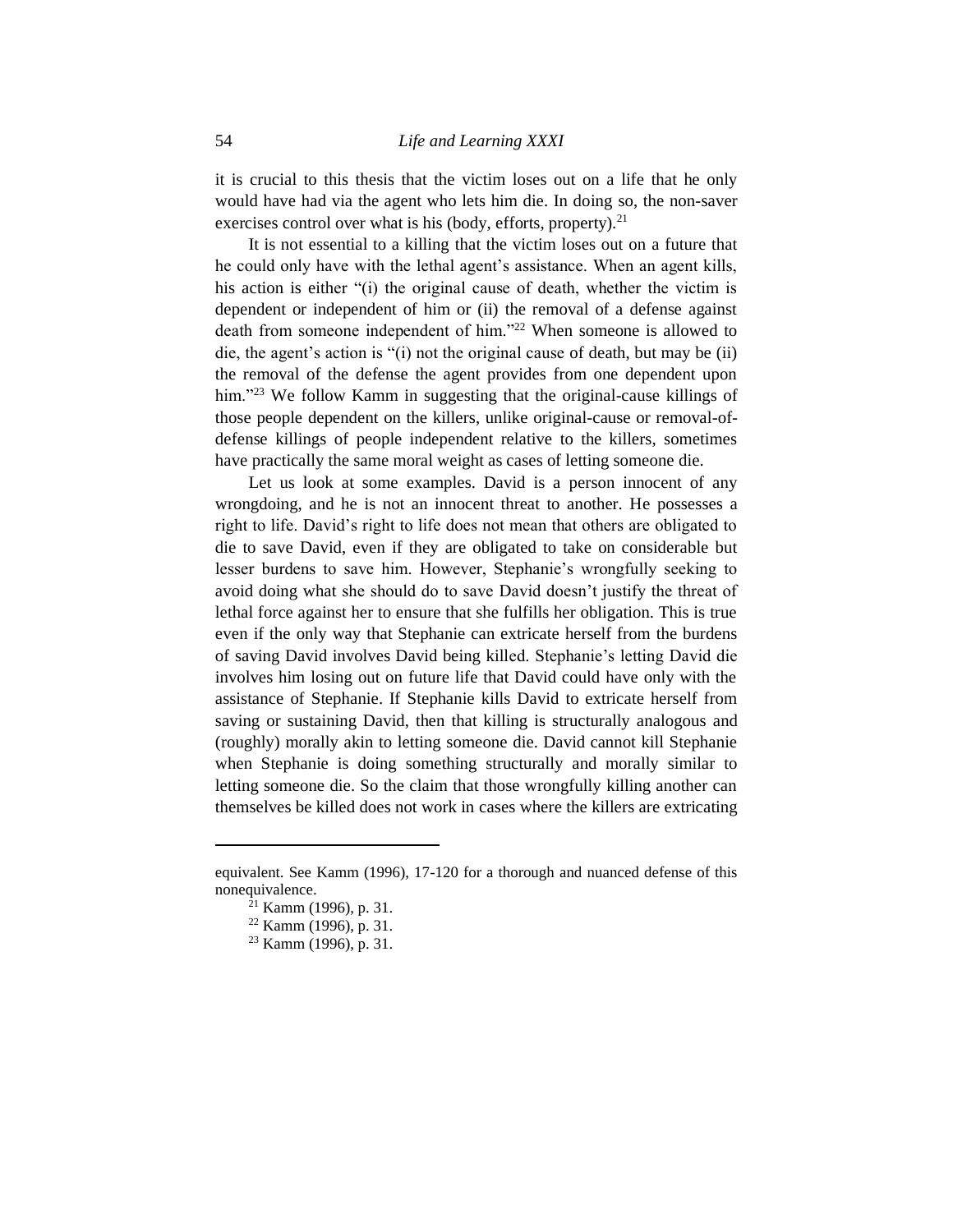themselves from providing immense life-saving burdens. Abortion is such a case. The pregnant woman who herself aborts a fetus is killing someone whose life she was saving, that is, sustaining.

We contend that this principle about the impermissibility of killing those who kill to avoid providing life-sustaining aid can be extended to the agents of David such as Phil and to the agents of Stephanie such as Marie-Claire. Marie-Claire (an abortion doctor) cannot be killed by Phil (a prolifer) as she extricates pregnant Stephanie from providing burdensome lifesaving aid to fetal David. Thus, the killing of abortion doctors is not analogous to cases such as Nazis, since they are not killing those who are saving others from immense physical impositions. Killing abortion doctors is roughly akin to killing the agent of the person with the healthy kidney supporting Judith Thomson's famous violinist when that agent is extricating the healthy person from the violinist at the expense of the violinist's life.<sup>24</sup>

We think that Judith Thomson is correct that someone's right to life does not mean that everyone else must do everything in their power to keep that individual alive. However, she is wrong about how much others must do to save a life. Her famous violinist scenario does not capture the fact that morality is very demanding and that we must take on considerable burdens to save another's life. Consider the example of an adult blown up onto a hurricane-damaged roof with a premature newborn (a nonperson) landing on top of him.<sup>25</sup> The baby is wiggling, which will cause the roof to give way, and the adult and baby will fall to the ground, but the adult's body will cushion the baby, saving its life. However, the impact causes the adult pain that is equivalent to the discomfort of giving birth and also suffers nine months of back pain, abdominal swelling, and nausea equivalent to a pregnancy. If the adult rotates so the baby is beneath him rather than on top of him, then the baby will hit the ground first and the adult will land safely on his feet but the baby will die from the impact of the ground below and

<sup>24</sup> J.J. Thomson, "A Defense of Abortion," *Philosophy and Public Affairs* 1/1 (1971): 47-66.

 $25$  Thomson assumes the fetus is a person from conception. Her reasoning is that if a person can be killed, then surely so could merely potential persons. Our example of a premature newborn shows how morally demanding morality is toward even a nonperson who is but a potential person in the Neo-Lockean sense of personhood requiring self-consciousness and a sense of one's past and future.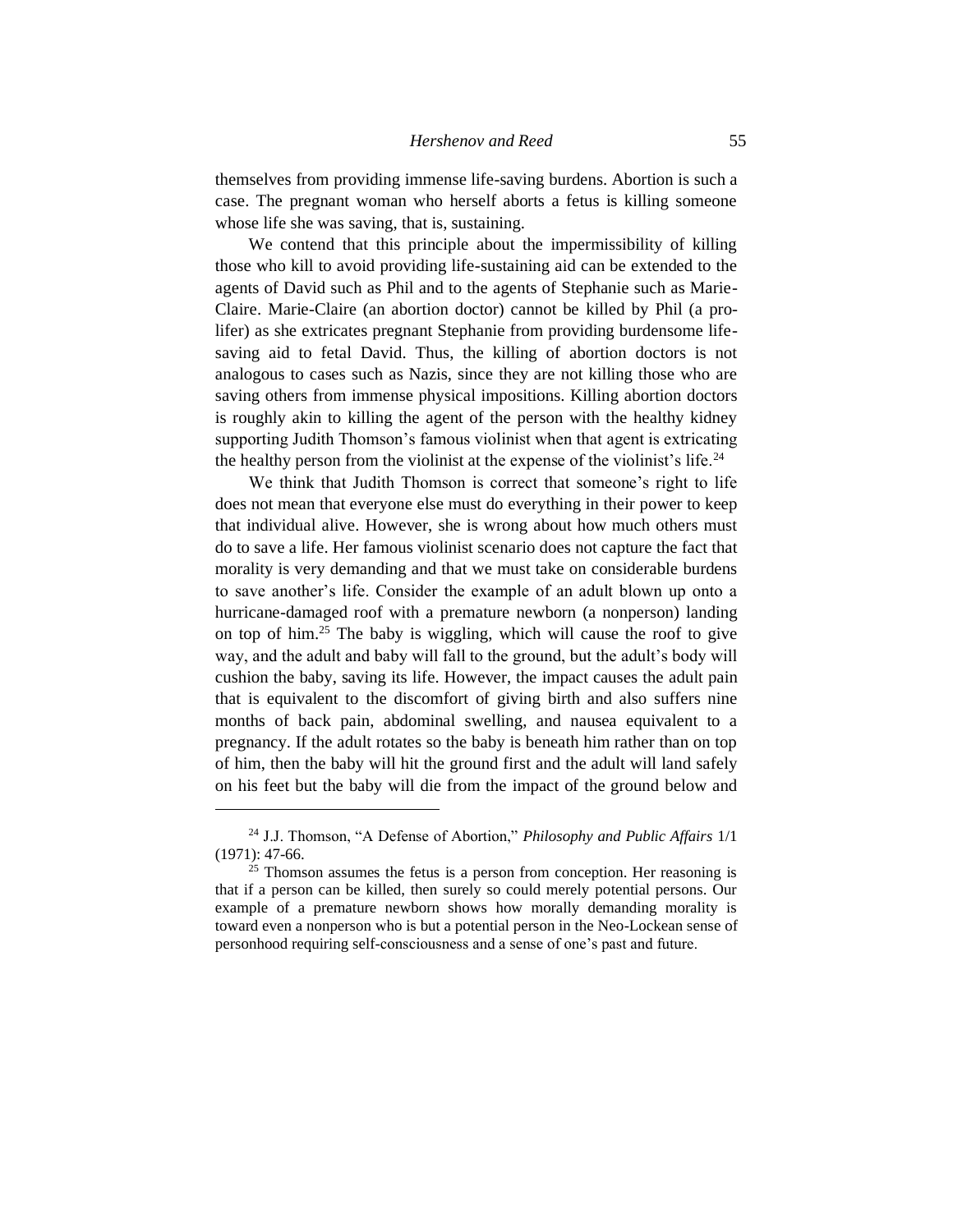the adult above. It seems intuitive that the adult cannot rotate and cause the crushing of the baby but must take on a considerable burden to save the life of the baby. It is even more obvious that a third party should not help the adult disentangle himself.<sup>26</sup>

However, if the adult would have died without rotating, well, that is a different matter. So the right to life of X (fetus, violinist, roof baby, David) does not obligate Y (mother, person supporting the violinist, roof adult, Stephanie) to save  $X$ 's life at the expense of  $Y$ 's life—even though Y should take on considerable but lesser burdens to save X's life. For example, if X is in shark-infested waters, X's right to life does not mean

<sup>&</sup>lt;sup>26</sup> Why the different reactions to Thomson's violinist case and the roof cases? Which one should we trust? We would conjecture that our response to the roof case better illustrates our deepest moral commitments. There are various aspects of Thomson's case that distort our judgments. Peter Unger has speculated that how we group people in need often determines our sense of what aid is owed; P. Unger, *Living High and Letting Die* (New York NY: Oxford Univ. Press, 1996). The child and adult are in the same bad situation on the roof. Thomson's kidnapped person with the healthy kidney is seen as uninvolved in the violinist's predicament. For an extension to abortion of Unger's ideas about grouping those in need, see D.B. Hershenov, "Abortions and Distortions: An Analysis of Morally Irrelevant Factors in Thomson's Violinist Thought Experiment," *Social Theory and Practice: An International and Interdisciplinary Journal of Social Philosophy* 27/1 (2001): 129- 48. Patrick Lee, *Abortion and Unborn Human Life* (Washington, DC: The Catholic Univ. Press, 1996) suggests that the wrongdoing of the society of music lovers may taint the violinist and thus remove his innocence. We also suspect that the way Thomson tells the story leads readers to identify with the kidnapped, and perhaps the improbability of ever being in the violinist's predicament prevents readers from recognizing their duty to aid. Thomson does not consider that you could be the ailing violinist or the healthy kidnapped person. Imagine, if she had just said that everyone a year from their present age will need nine months of kidney support that only a unique person can provide. This makes life-saving kidney support more like pregnancy—something we all need once. The universality and the future timing of the need offset our identifying with just the kidnapped and keep us from making self-interested decisions based on the probability that we would be unlikely to ever be the one in need. We suspect that people will be less inclined to think refusal is within their right when the likelihood they will need support is not rare and they are not identifying with just the person giving the support.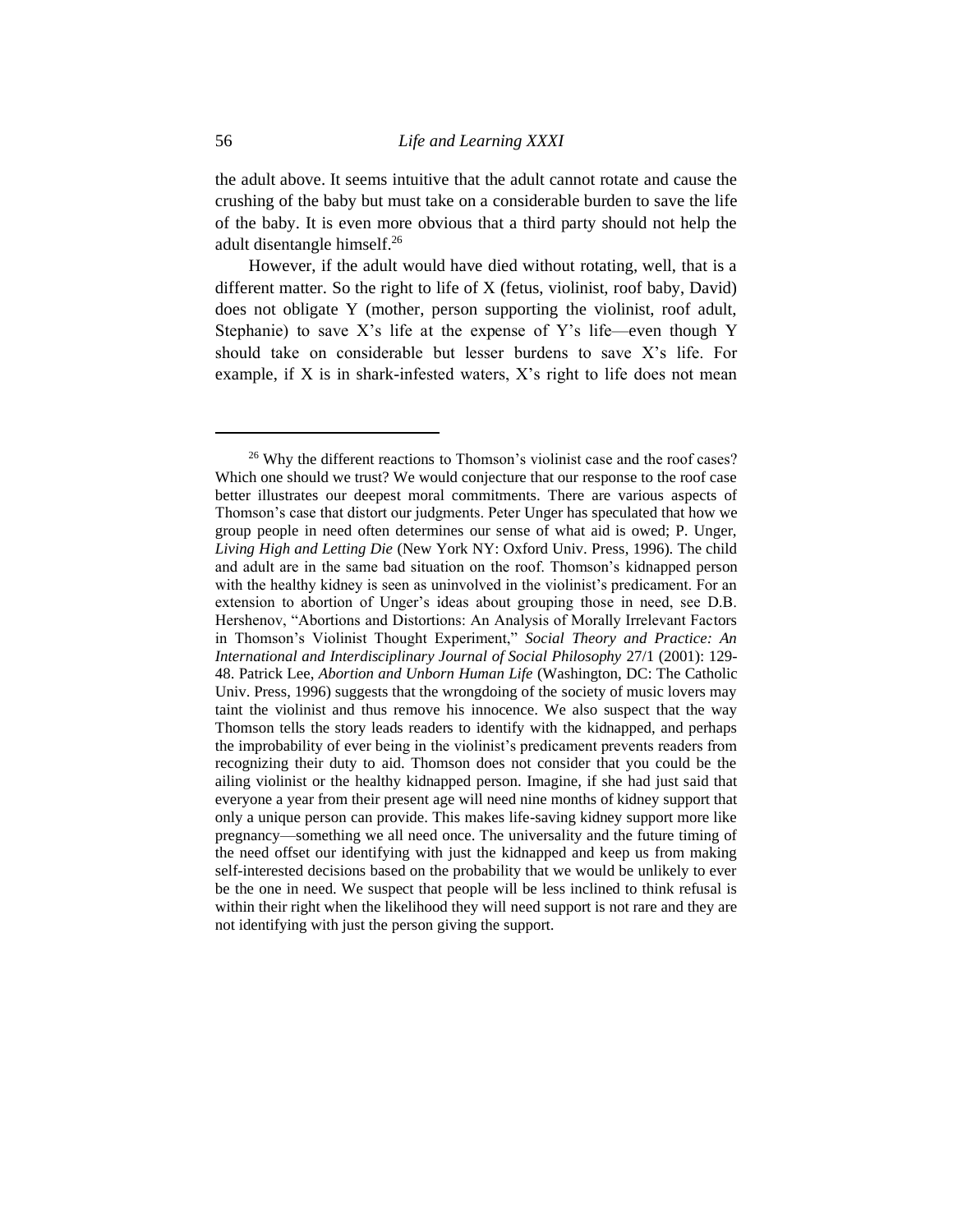that Y must jump in and distract the sharks at the cost of Y's own life. Now X should be saved at a lesser cost to Y.

X's right to life does not allow him to save his own life by killing Y when Y refuses to take on burdens that she is supposed to take on to save X. A supporting illustration of this principle is as follows: Y should throw a life ring to X who is drowning but Y does not. X cannot shoot and kill Y, so Y falls into the water, bringing the life-saving flotation device within the reach of X.

X's right to life does not allow him to kill Y when Y's extricating herself from saving X's life necessarily occurs by the taking of X's life even though Y should save X. For example, consider Y, a great swimmer and one-time lifeguard, is in the water carrying the drowning  $X$  to shore and who then decides, without good reason, to stop supporting X. But X clings onto Y for dear life. Assume that the only way for Y to remove X is through lethal violence. If Y punches and fatally pushes  $X$  to get  $X$  off her body, X cannot kill Y to stay afloat, even though Y was wrong to stop saving  $X^{27}$ 

Y's lethal extraction of herself from X is structurally similar and morally akin to letting someone die. Letting someone die involves failing to provide the aid needed to stay alive. Typically, killings do not bring about the cessation of life-saving aid and so are not akin to allowing death. Now when Y kills someone that she was saving, then that makes Y roughly akin to a "death-allower." So Y's wrongfully killing X in order to cease saving X's life does not entitle X to use lethal force upon Y to make Y do what Y is obligated to do.

The assumption that those innocents being targeted for wrongful killing can kill their attacker, or have a third party provide them with lethal protection, is true in most scenarios where innocents are being threatened. However, it does not apply to abortion. This is because the unjust killer is structurally and morally akin to a death allower and cannot be killed, even though she is getting out of a life-saving burden that she is morally obligated to provide. When Nazis kill innocent people in gas chambers or maniacs kill children in an elementary school, they are not killing innocent

 $27$  We ask that the reader just assume that even a dead Y will serve to keep X afloat.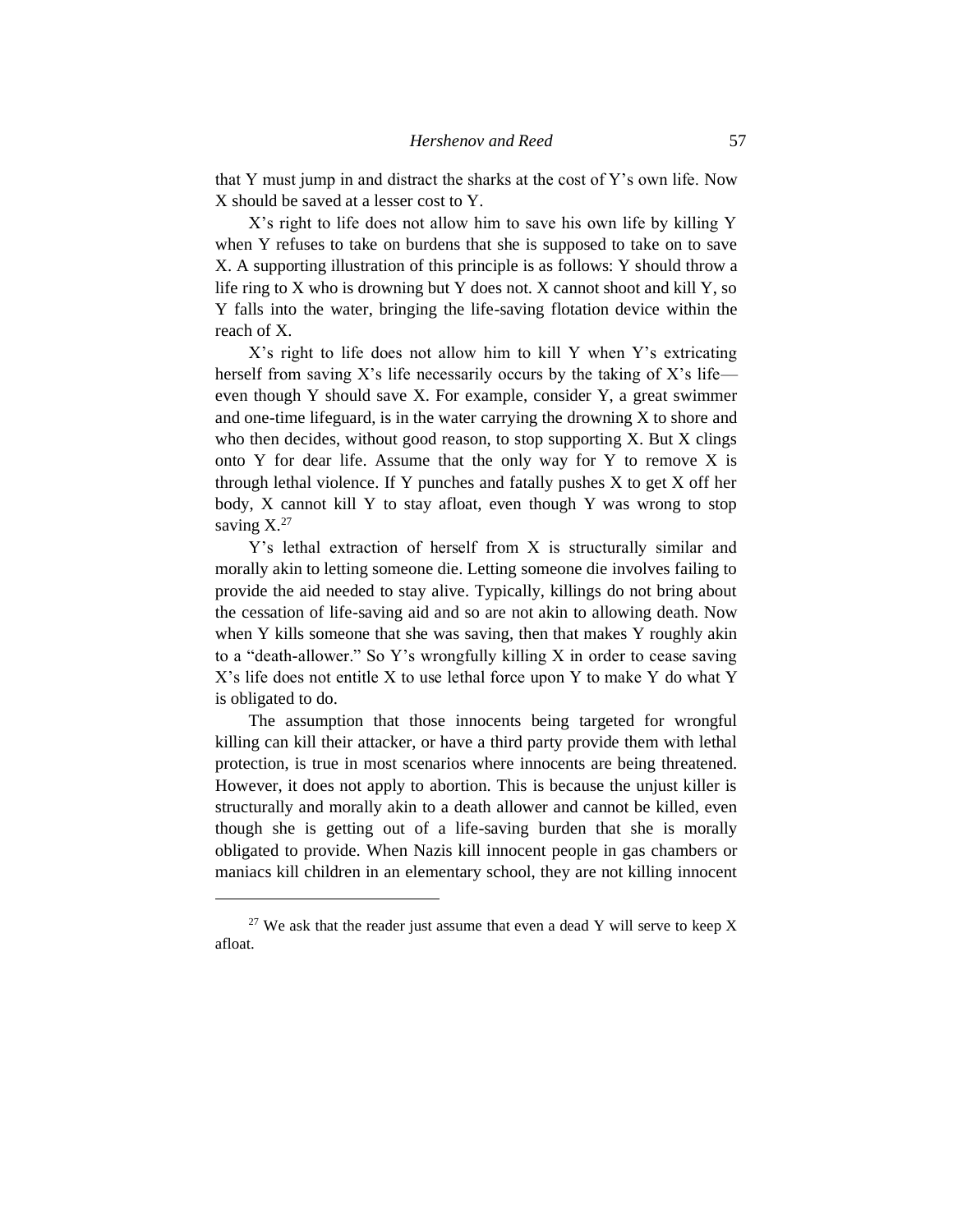people that they were using their bodies to support. Thus, they are legitimate targets for lethal self-defense, while those aborting are not. So these examples are not analogous to abortion in a morally relevant way.

Readers may worry that our approach makes abortion much less wrong than pro-lifers typically maintain, and thus seeking a ban on abortion will not be justified. However, we are not asserting a precise moral equivalence of killing and letting die in such cases, just that they become morally much more alike. It is important to realize that killing the dependent is still a rejection or violation of the separateness of persons, which is not the case for letting someone die. When one lets someone else die, the dying is not imposed upon, a new threat is not initiated that interferes with their lives, the boundaries that separate them from other persons are not transgressed. Even letting someone die by withdrawing bodily support, which is an action rather than an omission, still is not a transgression that initiates a new threat that ends a separate life. It restores (or creates for the first time) a separateness that is fatal because the separated cannot support themselves. We think it is better to speak of an earlier lack of independence than a lack of separateness.<sup>28</sup> Withdrawing aid from the attached renders independent those who were dependent. Now those who die when attached always had separate lives. Their lives were dependent on the support of others; but as a matter of individuation and identity, there were already two separate lives. Even when attached, since one life could end whereas the other could survive, that entails that there were two numerically distinct and separate lives. Therefore, withdrawing aid renders separate lives independent. Intentionally killing someone who is attached would still deliberately violate the separateness of persons, for the victim had a distinct life. Assuming that killing is worse than letting die because it violates the separateness of persons, killing the attached is still worse than letting them die, all other things being equal.<sup>29</sup> But since such killings involve a property that is definitional of letting die—the deceased could have only lived with

<sup>28</sup> See Kamm (1996), 37, 66-77 for a discussion of the difference between separateness and independence.

<sup>&</sup>lt;sup>29</sup> To see what is involved in "other things being equal," consult Kamm (1996).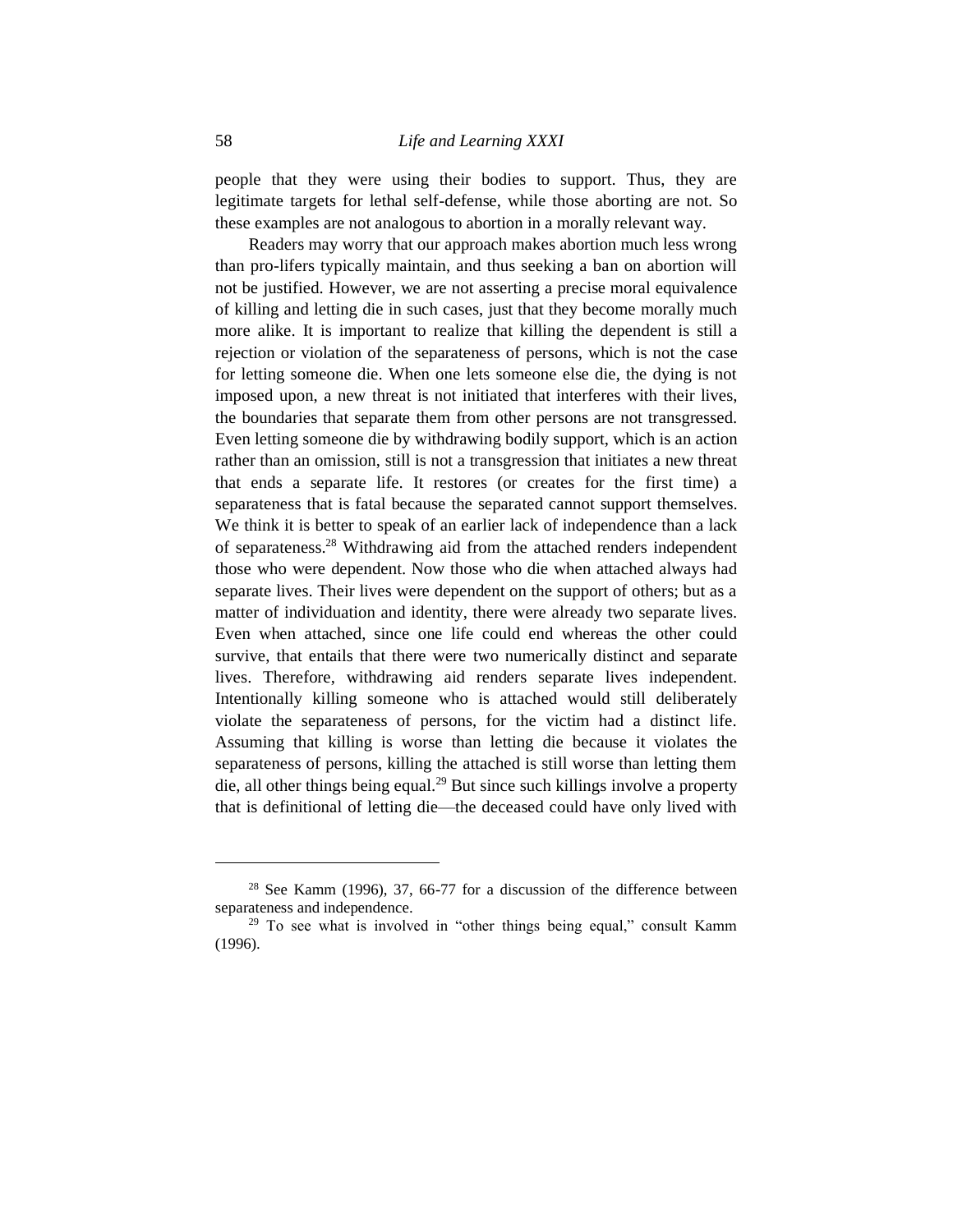the assistance of what belonged to someone else—the killing becomes morally much more like letting someone die.<sup>30</sup>

Readers might be thinking that even if we have successfully shown that someone obtaining an abortion cannot be killed to save the fetus, most abortions are done by doctors who are not supporting the fetus whose life they end. So let us now consider a modification of the above claims which creates a transfer principle to an Agent: Neither X nor his agent (The Society of Music Lovers, pro-lifers) can use lethal force to prevent Y or Y's agent (abortion doctors) from ceasing to save  $X$  by a means that is necessarily fatal to X—even though Y should save  $X^{31}$  For example, if Y, the person with the healthy kidney supporting Thomson's violinist, wrongly stopped supporting the violinist, then that would be a case of wrongfully letting someone die. If the violinist's archenemy disconnected the healthy person without the permission of Y (or the violinist's), then that would be a case of wrongfully killing, for the archenemy was not providing the aid. If

<sup>&</sup>lt;sup>30</sup> We write "more like," not identical, for the reasons given above about separateness. Moreover, abortion is standardly worse than typical cases of letting individuals die in a far-off land from, say, malnutrition, because in such cases the non-saver is not responsible for their predicament nor has a special obligation as a relative to aid them, and hopes someone else will save them. These features are all absent in a typical abortion. Abortion standardly involves a woman deciding to kill a child who is in a state of precarious dependence on her because of her earlier decision to engage in consensual sex. It also involves killing one's own child to whom one has special obligations. Moreover, those aborting do not want the child saved. As Patrick Lee observes "In most abortions, if by some miracle the baby did survive and the attendants at the clinic brought the baby into the mother, all of those involved in choosing the abortion would no doubt protest that the abortion clinic had not done their [sic] job" (1996), p. 115 n15

 $31$  For an informative discussion of when withdrawing aid is to be classified as killing and when it is to be classified as letting die, see J. McMahan, "Killing, Letting Die, and Withdrawing Aid," *Ethics: An International Journal of Social, Political, and Legal Philosophy* 103/2 (1993): 250-79. McMahan argues that when the person providing the life-saving aid ceases to do so, the result is letting someone die. The life support can be maintained by different persons assuming the same role, say, that of medical care provider. So one doctor of a medical team providing life support can withdraw the life-saving aid, even if the aid-withdrawing doctor is not one of the earlier aid-providing doctors. However, if the aid is withdrawn by someone who was not part of a team and fulfilling a role in providing the aid, the act is a killing.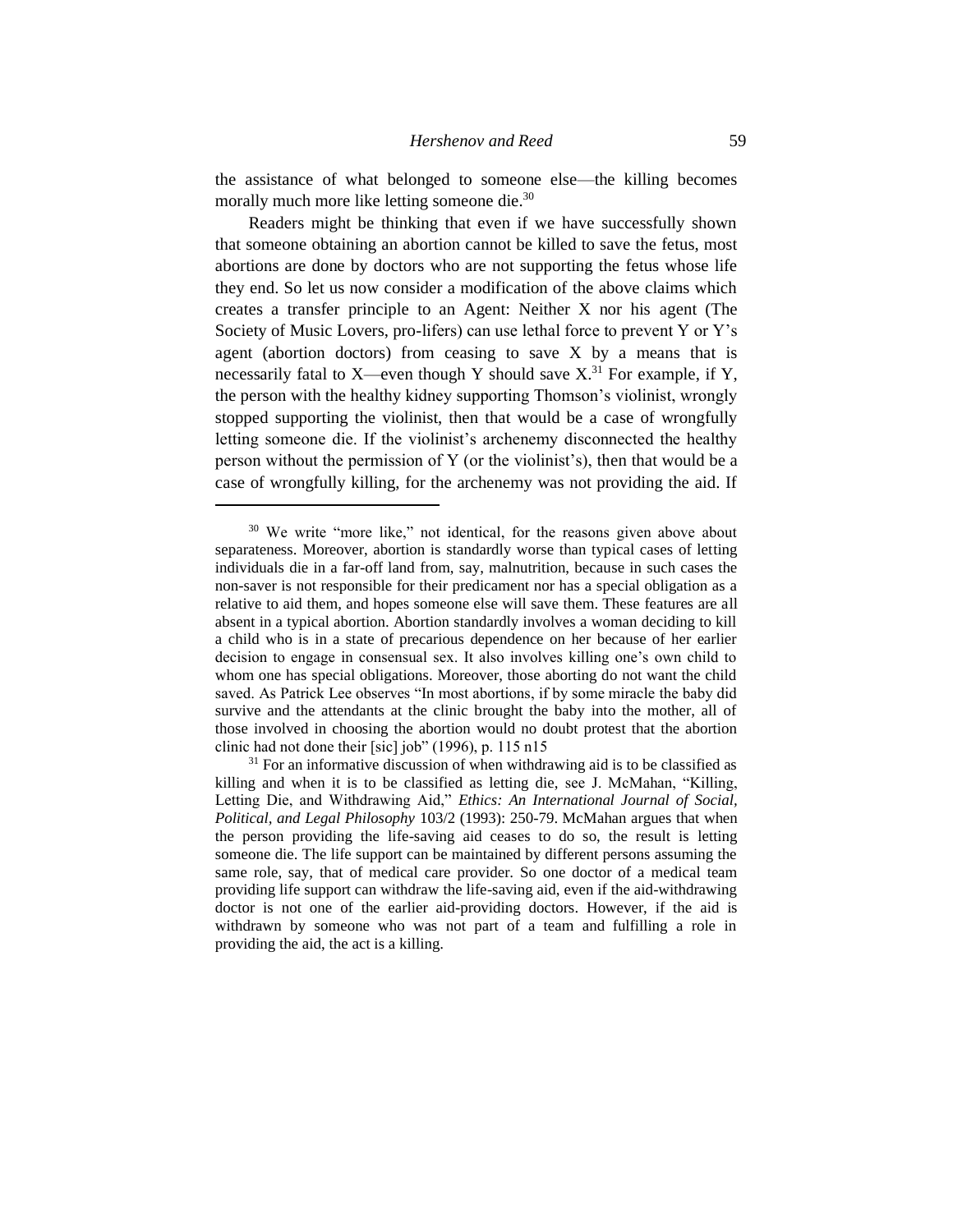Y asked someone to disconnect her, then Y's agent would inherit Y's immunity as a death allower and could not be killed, even though neither Y nor her agent should disconnect the violinist. So Y's agent inherits Y's immunity against being killed when the killing is aimed at making Y continue to save X.

We can accept that the doctor who acts as an agent for the involuntary support system is engaged in a killing that lacks any properties that are definitional properties of letting die.<sup>32</sup> An analogy might be helpful. The owners of a hospital or medical practice are morally protected against lethal threat when they cease to allow a patient to use the life-support equipment they own. Likewise, a newly hired ICU technician is protected against lethal threat when he has permission to disconnect life-support machinery belonging to the hospital employer without his having first maintained the equipment and assisted in the life support. The same protection should apply to the newly hired physician or abortion provider who has the mother's consent to terminate her fetus.

Perhaps the lethal agent even inherits some of the mitigating factors of Y's great burdens when it comes to blameworthiness.<sup>33</sup> While the agent is

<sup>33</sup> The wrongness of an action and being blameworthy for performing it are different. One can do the right act for the wrong reason, and one can do the wrong

<sup>&</sup>lt;sup>32</sup> McMahan would disagree. He offers his own version of a transfer principle rendering the actions of the agent who detaches another upon the latter's request as an instance of letting die rather than killing. He writes about a case called Involuntary Donor 3, where the person using his body to keep another alive asks someone else to disconnect him. "To understand why this is a case of letting die rather than killing, we must distinguish between the decision to withdraw aid and the execution of that decision. What is important, in determining whether an act of terminating aid or protection counts as killing or letting die, is who decides to terminate it, not who physically implements the decision. In Involuntary Donor 3, it is the person who has been providing the aid who decides to terminate it"; McMahan (1993), 265. Kamm would disagree and claim the authorized doctor is killing "which is not to say the killing is impermissible"; (1996), p. 29. But if McMahan is right about a doctor in Involuntary Donor 3 just letting someone die, then if the doctor had instead killed at the donor's request, then the doctor's killing would have inherited the moral properties of letting someone die. We think McMahan is conflating the transfer of immunity with the sharing of death-allowing properties in Involuntary Donor 3.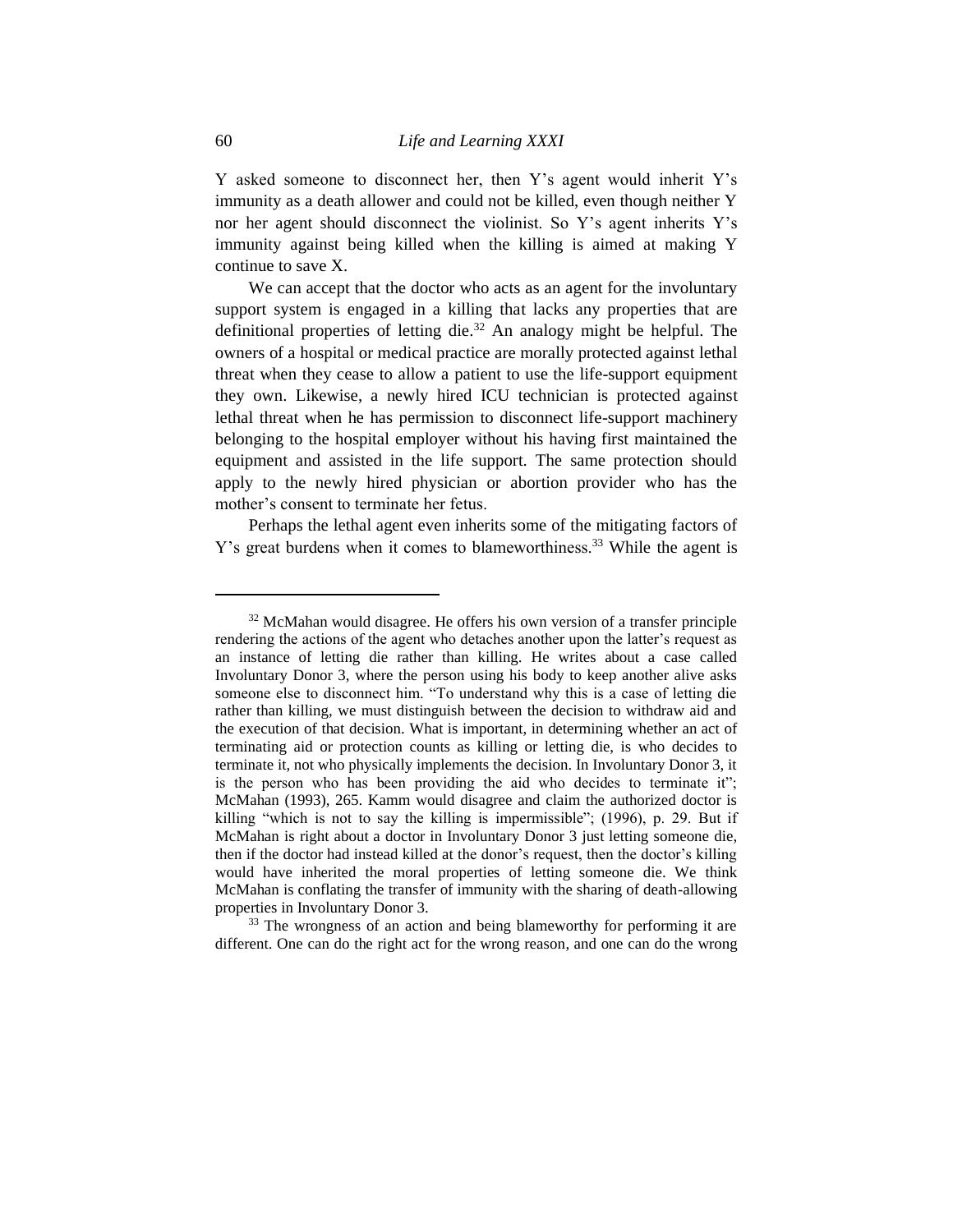not under the duress of the physically burdened Y, the agent may be motivated by alleviating that duress. So while abortion doctors do not have the excuse of the greatly burdened pregnant woman and thus might face a penalty, the woman does not; nevertheless, their duress-removing motivation could be a mitigating factor.

If we are right that it is wrong to kill those who do not provide lifesustaining aid, this might also be part of the explanation for the common pro-life view that it is mistaken to punish women seeking an abortion. If abortion is murder, is not punishing the woman only logical?<sup>34</sup> Aside from (and in addition to) claims about the woman's duress or ignorance, the idea that killing a burdensome dependent is a lesser wrong can justify the view that we do not treat abortion-procuring women as murderers. Likewise, the fact that history has shown a lack of punishments or lesser punishments for abortion than punishments for killing the born may also be explained by the idea that abortion is structurally similar to a letting die. Our thesis, in other words, could have been implicitly understood by legislatures and courts. Diminished punishments either for the abortion doctor or for the woman seeking an abortion need not be due to lesser moral status of fetuses or lesser harms done to the aborted, but just the lesser wrong of killing the burdensome dependent.<sup>35</sup>

#### *5. Public Reason Limitations on Violence*

Let us now assume for the sake of argument that the above claim about abortion sharing the mitigating features of letting someone die is false and the innocent target  $X$  of an unjustified killing by  $Y$  can kill  $Y$  to save his

deed for reasons that leave one blameless. One can also do the wrong deed for reasons that mitigate one's blameworthiness.

<sup>34</sup> See, for example, K. Pollitt, "Abortion and Punishment," *The New York Times* 1 April 2016, https://www.nytimes.com/ [2016/04/02/-opinion/campaign](https://www.nytimes.com/ 2016/04/02/opinion/campaign-stops/abortion-and-punishment.html?mcubz=)[stops/abortion-and-punishment.html?mcubz=](https://www.nytimes.com/ 2016/04/02/opinion/campaign-stops/abortion-and-punishment.html?mcubz=) (accessed March 29, 2021).

<sup>&</sup>lt;sup>35</sup> So Justice Blackmun may have been misled by the fact that "the penalty for criminal abortion ... is significantly less than the maximum penalty for murder [of those already born]" to infer erroneously from such lesser punishments that fetuses lack the moral status of infants. *Roe v Wade*, 410, US, at 87, note 54 (1973). The same mistake is perhaps made by prominent defenders of abortion rights like Ronald Dworkin (1994), 10, 32, 110-12.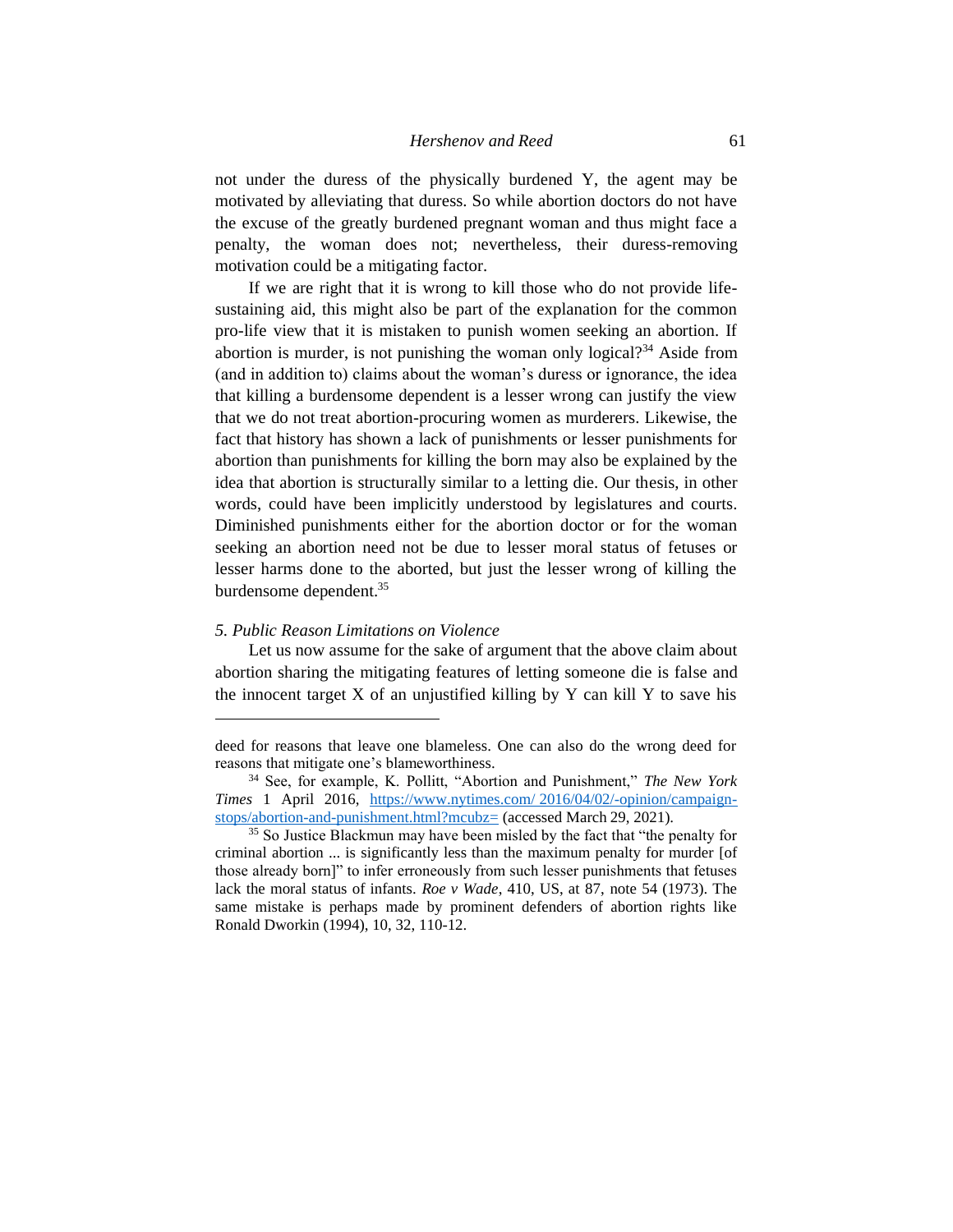life, even though Y was keeping X alive.<sup>36</sup> It does not follow that a third party Z can always kill Y who is the unjustified threat to X. For instance, assume the death penalty is justified for some murders, but not others. Or at least assume that there are very good reasons for the death penalty even if, all things considered, the weight of reasons supports the abolition of capital punishment. If a convicted murderer scheduled to be executed in Attica prison is the type of murderer who deserves life in prison rather than execution, then he is being unjustly executed. Perhaps he can save his life by killing his executioner, but it is not clear that third parties like ourselves can.

What is the difference between the third party Z killing the executioner in an American prison and a third party killing a Nazi worker who brings poison gas to a concentration camp? There are two possibilities of an epistemic nature that distinguish the executioner and the abortion doctors from the Nazi, even if we hypothesize that the Nazi is blameless, given the arguments that have been made available to him in his environment. The first is that with the death penalty (like abortion) there are good reasons for the practices that can be recognized by those in a philosophically idealized setting; and we are assuming that it is far more likely that we are in such a state than is the Nazi. The idealized epistemic possibility that the abortion and capital punishment may be permissible might make those who still lean toward them being wrong hesitate to use lethal force. Second, capital punishment and abortion can be put forth in a way compatible with Rawlsian Public Reason, whereas the illiberal barbarism of the Nazi cannot.<sup>37</sup> It may be that we third parties must tolerate and work to

<sup>&</sup>lt;sup>36</sup> If the claim in the previous section is true instead, as we believe, then the arguments should be understood as over-determining that conclusion. For what it is worth, we have more confidence in the arguments of the previous section than in this section because of some lingering doubts that Public Reason overly constrains bioethical discussions.

<sup>37</sup> See Rawls's two famous footnotes on abortion in *Political Liberalism* (New York: Columbia Univ. Press, 2005). He earlier wrote, "on any reasonable balance of these three values giv[ing] the woman a duly qualified right to decide whether or not to end her pregnancy during the first trimester...any comprehensive doctrine that leads to a balance of political values excluding that duly qualified right in the first trimester is to that extent unreasonable" (243, n32). Rawls later offered a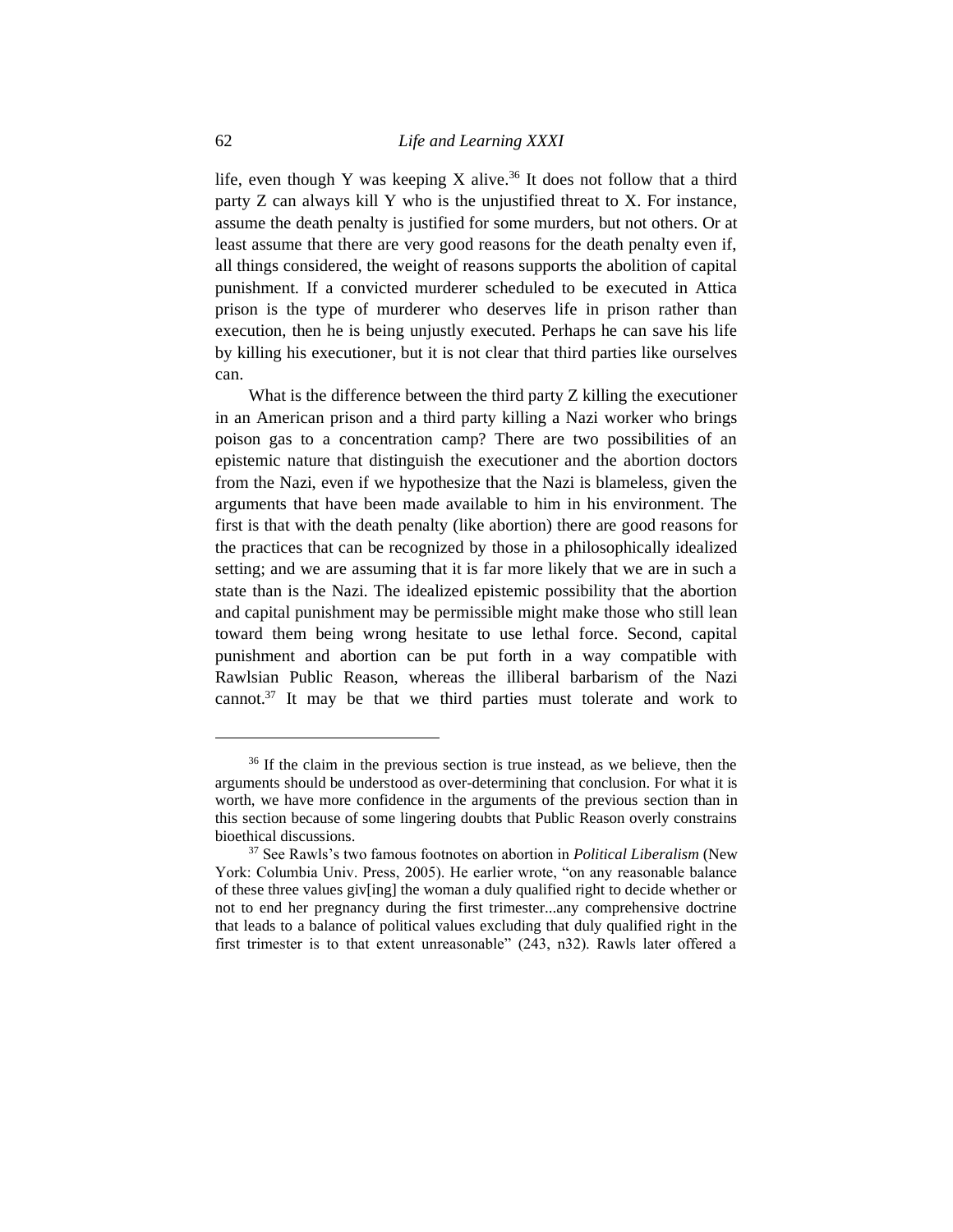politically change wrongful killings that are compatible with political liberalism but should not tolerate illiberal wrongful killings.

Rawls calls our attention to the fact of reasonable pluralism. He writes that the plurality of conflicting comprehensive religious, philosophical, and moral doctrines is the normal result of its culture of free institutions. Citizens realize that they cannot reach agreement on the basis of their irreconcilable comprehensive doctrines. As a result, they recognize that comprehensive philosophical, religious, and moral doctrines must be withheld from public sphere discussions of political justice and constitutional fundamentals; instead, the debate must take place within the parameters of the idea of the politically reasonable. Rawls insists that it would be a form of disrespect of their fellow citizens if the majority legally imposed their comprehensive views on others. So, those opposed to abortion, say because they believe that God ensouls a fetus at fertilization, could recognize that many fellow citizens can reasonably be expected to reject their ensoulment views as incompatible with public reason. They then should not seek to legislate their comprehensive pro-life (religious) doctrine nor condemn in public/political settings their fellow citizens who argue there for abortion rights in terms endorsed by public reason.

Rawls is fond of using the type of reasons that a Supreme Court judge must rely on to demonstrate public reason.<sup>38</sup> He calls the Court the

clarification of his earlier abortion comments. He there stated that he earlier was providing his personal opinion, not giving an argument (p. 479, n80). He was trying to explain what he meant by political values (and he admits there are more than the three he mentioned) and how they could apply to the "troubled issue of the right to abortion where it might seem improbable that political values could apply" (479). He suggests that a more detailed development in public reason of those values might provide a reasonable argument for abortion rights. But he adds that he is not claiming "that it would be the most reasonable or decisive argument" (p. 479). He even admits that there can be an argument against abortion which "make[s] its case in public reason." He suggests that is just what Cardinal Joseph Bernardin did by appealing to commonly accepted standards of moral behavior in a community of law, public peace, essential protection of human rights; J. Bernardin, "The Consistent Ethics: What Sort of Framework?" in *Origins* 16 (1985): 345-50. Rawls adds that he "doesn't assess his (Bernardin's) argument here, except to say that it [is] clearly cast in some form of public reason" (480, n83).

 $38$  Rawls (2005), 478-79.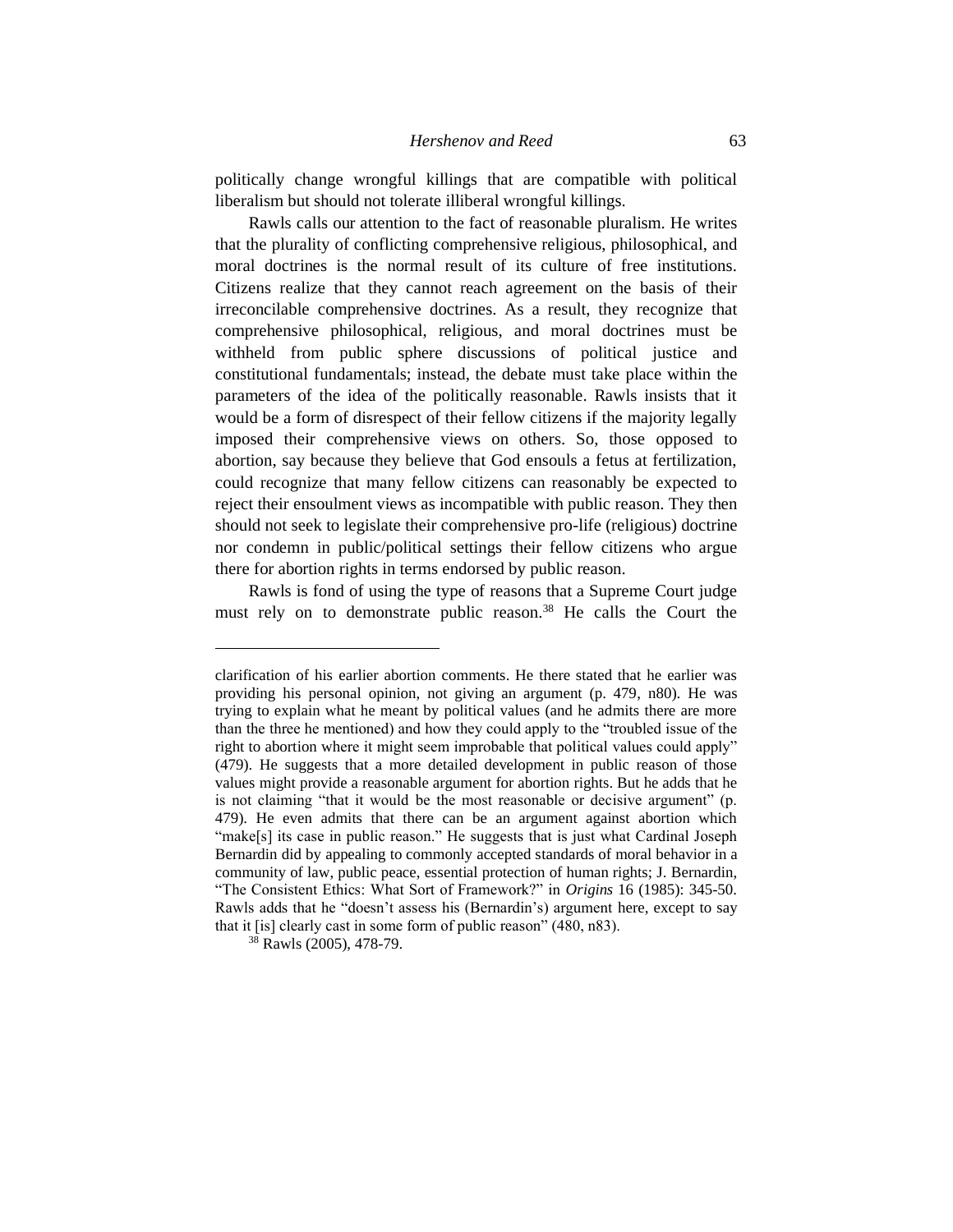"exemplar of public reason."<sup>39</sup> The judges cannot decide cases, even standoffs, by recourse to their personal philosophy. They must speak the language of the constitution and precedents. The justifications of public reason may be compatible with the comprehensive doctrines, but they must be presented independently from comprehensive doctrines of any kind. The ideas must be seen as worked out from the fundamental ideas seen as implicit in the public political culture of a constitutional regime such as the conceptions of citizens as free and equal persons and of society as a fair system of cooperation.

Rawls points out that pro-lifers who lose out in the political realm to pro-choicers "may, in line with public reason, continue to argue against abortion."<sup>40</sup> We would add that they must limit their advocacy to public reason.<sup>41</sup> They cannot violently produce a political change. Abortion does not warrant a violent revolution. As with the unjust death penalty, those who are not the target of violence must respect those who disagree within the limits of liberal public reason. In conclusion, it is worth returning to our argument of the previous section to note that executioners are not like pregnant women or their agents that kill to prevent someone from continuing to take on immense burdens to save those killed.

# *6. Conclusion*

It is not uncommon to suppose that the pro-life view, if taken seriously, commits itself to lethal violence against abortion providers. We have argued that this supposition inadequately accounts for the grounds of lethal violence to protect the innocent and that the comparison between abortion on the one hand and other scenarios where innocent life is at stake

<sup>39</sup> Rawls (2005), 235.

<sup>40</sup> Rawls (2005), 480.

<sup>&</sup>lt;sup>41</sup> This does not mean that in other settings (books, journals, churches, schools) that they cannot put forth arguments against abortion based on comprehensive doctrines. Rawls even adds a proviso that the comprehensive doctrines relied upon by the Civil Rights activists can be put forward in the political sphere as long as there is an effort later made to reformulate them in the language of public reason (2005), 462–66.